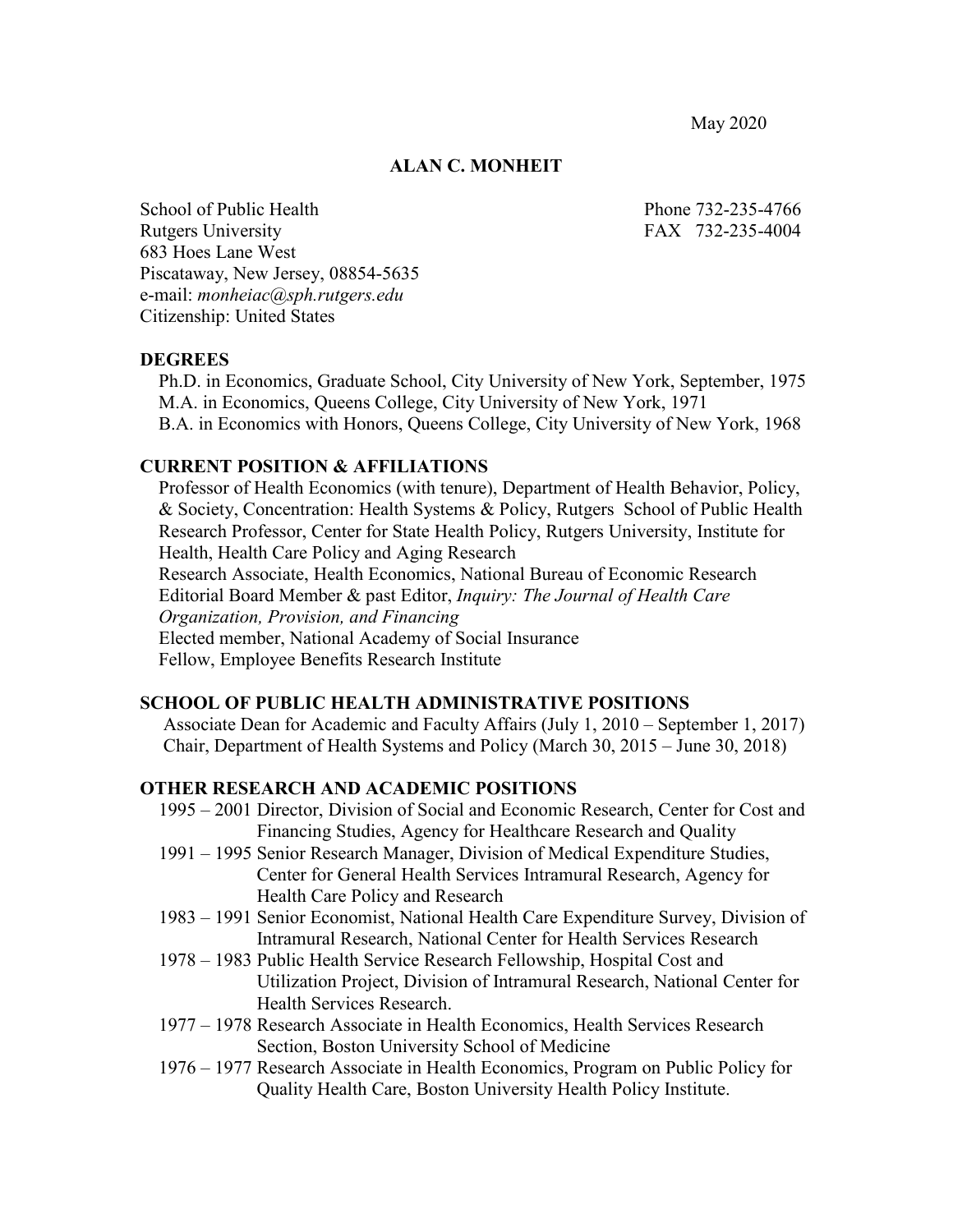## **HONORS AND AWARDS**

New Jersey Health Foundation Annual Research Award, 2016. Ranked 60<sup>th</sup> of top 100 health economists for period 1969 – 2010; *Who's Who in America*, since 2007; Elected member, National Academy of Social Insurance, 2002 to present; Fellow, Employee Benefit Research Institute, 2002 to present; Founding Member, Scientific Advisory Committee, International Health Economics Association; Member, Scientific Advisory Committee,  $4<sup>th</sup>$  World Congress, International Health Economics Association, 2003; Named to Senior Biomedical Research Service, US Department of Health and Human Services, December, 2000; AHRQ Award for Outstanding Group Effort for *Informing American Health Care Policy*, 1999; Finalist, Arrow Award for Best Published Health Economics Paper, 1994; AHCPR Administrator's Award of Merit, 1994; First recipient, AHCPR Administrator's Award for Health Services Research, 1993; AHCPR Administrator's Award of Merit, 1993; Certificate of Appreciation, Health Planning Commission, Montgomery County, Maryland, February, 1988; Secretary's Commendation, Task Force on Acute Catastrophic Health Insurance, February 1987; Assistant Secretary for Health, Special Recognition Award for NHCES staff, June 8, l984. Graduate Assistantship, Ph.D. program in Economics, Graduate Center, CUNY; Graduate Assistantship, Masters Program in Economics, Queens College; Undergraduate Honors in Economics, Queens College.

### **PUBLICATIONS**

#### **Books**

Alan C. Monheit and Joel C. Cantor (eds.). *State Health Insurance Market Reform: Toward Inclusive and Sustainable Health Insurance Markets*. London: Routledge Press International Health Economics Series. October 2004.

Alan C. Monheit, Renate Wilson, and Ross Arnett (eds). *Informing American Health Care Policy: The Dynamics of Medical Expenditure and Insurance Surveys: 1977-1996.* San Francisco: Jossey-Bass, 1999.

#### **Articles and Reports**

Irina B. Grafova, Alan C. Monheit, and Rizie Kumar. In press. "How Do Economic Shocks Affect Family Health Care Spending Burdens? *Journal of Family and Economic Issues.* Published on-line April 18, 2020.

Alan C. Monheit, Irina B. Grafova, and Rizie Kumar. 2018. "How Does Family Health Care Use Respond to Economic Shocks? Realized and Anticipated Effects." *Review of Economics of the Household*, 18(2), 307-334 DOI 10.1007/s11150-018-9438-9. Published first online November 3<sup>rd</sup> 2018.

Alan C. Monheit and Irina Grafova. 2018. "Education and Family Health Care Spending." *Southern Economic Journal* 85(1): 71-92.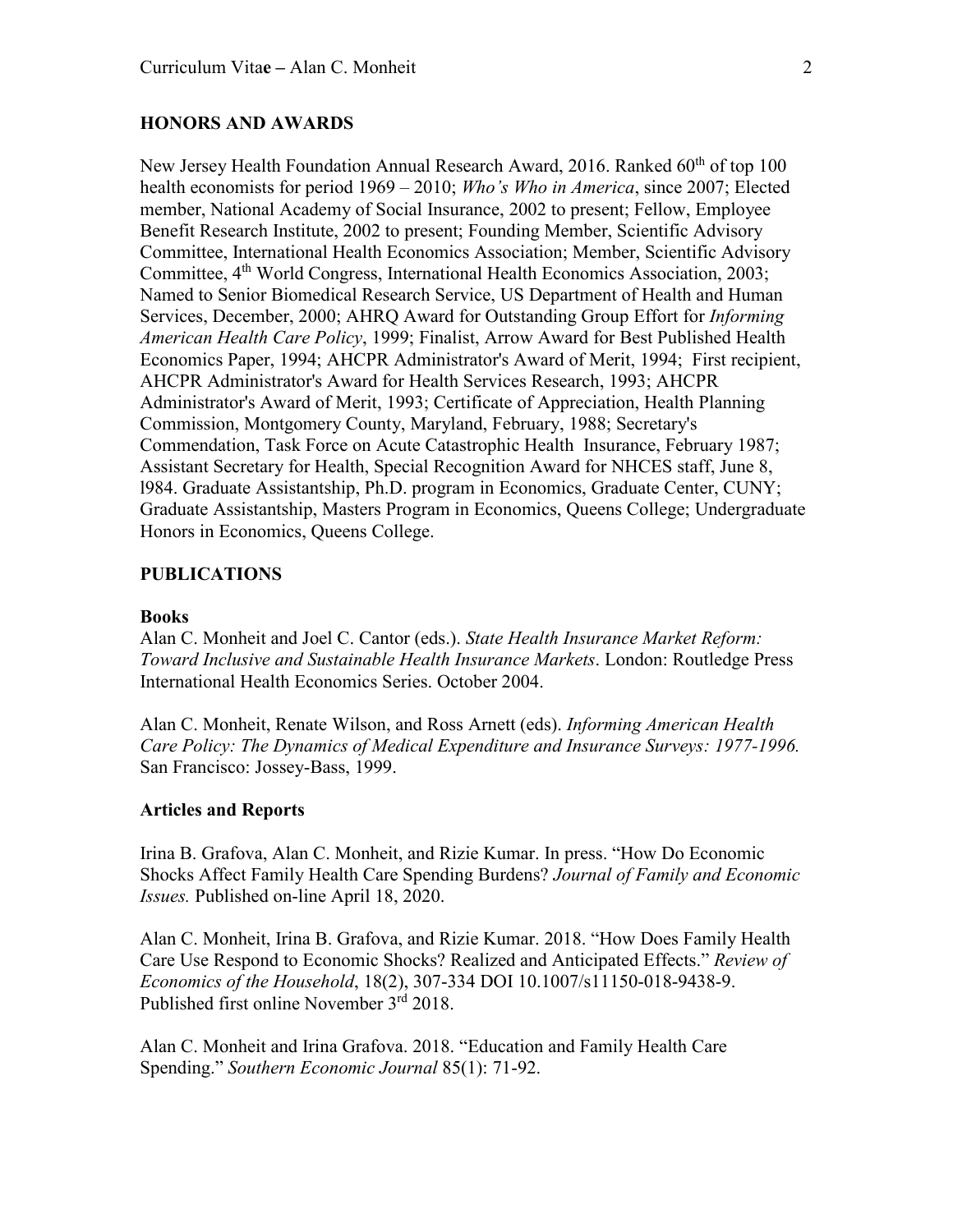Irina B. Grafova, Alan C. Monheit, and Rizie Kumar. 2018. "How Do Changes in Income, Employment, and Health Insurance Affect Family Mental Health Spending?" *Review of Economics of the Household.* Published first online November 7.

Irina B. Grafova and Alan C. Monheit. "How Does Actual Unemployment and the Perceived Risk of Joblessness Affect Smoking Behavior? Gender and Intra-family Effects." *Review of Economics of the Household.* Published online May 20, 2017.

Joel C. Cantor and Alan C. Monheit. 2016. "Reform of the Individual Insurance Market in New Jersey: Lessons for the Affordable Care Act." *Journal of Health Politics, Policy and Law* 41(4): 781-802.

Alan C. Monheit, Joel C. Cantor, and Derek DeLia. 2015. "Drawing Plausible Inferences about the Impact of State Dependent Coverage Expansions." *Health Services Research* 50(3): 631-636.

Alan C. Monheit and Jessica Vistnes. 2015. "Does Public Health Insurance for Children Improve Single Mothers' Health Care Use?" *Journal of Family and Economic Issues* 36(4): 581-592

Alan C. Monheit and Joel C. Cantor. 2012. "Insurance Exchanges." Jennie Kronfield, Wendy Parmet, and Mark Zezza (eds.) *SAGE Debates on Health Care*. Thousand Oaks, CA: SAGE Publications.

Joel C. Cantor, Alan C. Monheit, Derek DeLia, and Kristen Lloyd. 2012. "Early Impact of the Affordable Care Act on Health Insurance Coverage of Young Adults." *Health Services Research* 47(5) October: 1773-1790.

Joel C. Cantor, Dina Belloff, Alan C. Monheit, Derek DeLia, and Margaret Koller. 2012. "Expanding Dependent Coverage for Young Adults: Lessons from State Initiatives." *Journal of Health Politics, Policy and Law* 37(1): 99-128.

Jessica P. Vistnes and Alan C. Monheit. 2011. "Health Insurance Status of Low-Wage Workers: The Role of Workplace Composition and Marital Status." *Medical Care Research and Review* 68(5) October: 607-623.

Alan C. Monheit, Joel C. Cantor, Derek DeLia, and Dina Belloff. 2011. "How Have State Policies to Expand Dependent Coverage Affected the Health Insurance Status of Young Adults?" *Health Services Research* 46 (1), Part II (February): 251-267.

Thomas C. Buchmueller and Alan C. Monheit. 2009. "Employer-Sponsored Health Insurance and the Promise of Health Insurance Reform." *Inquiry* 46(2) Summer:187- 202.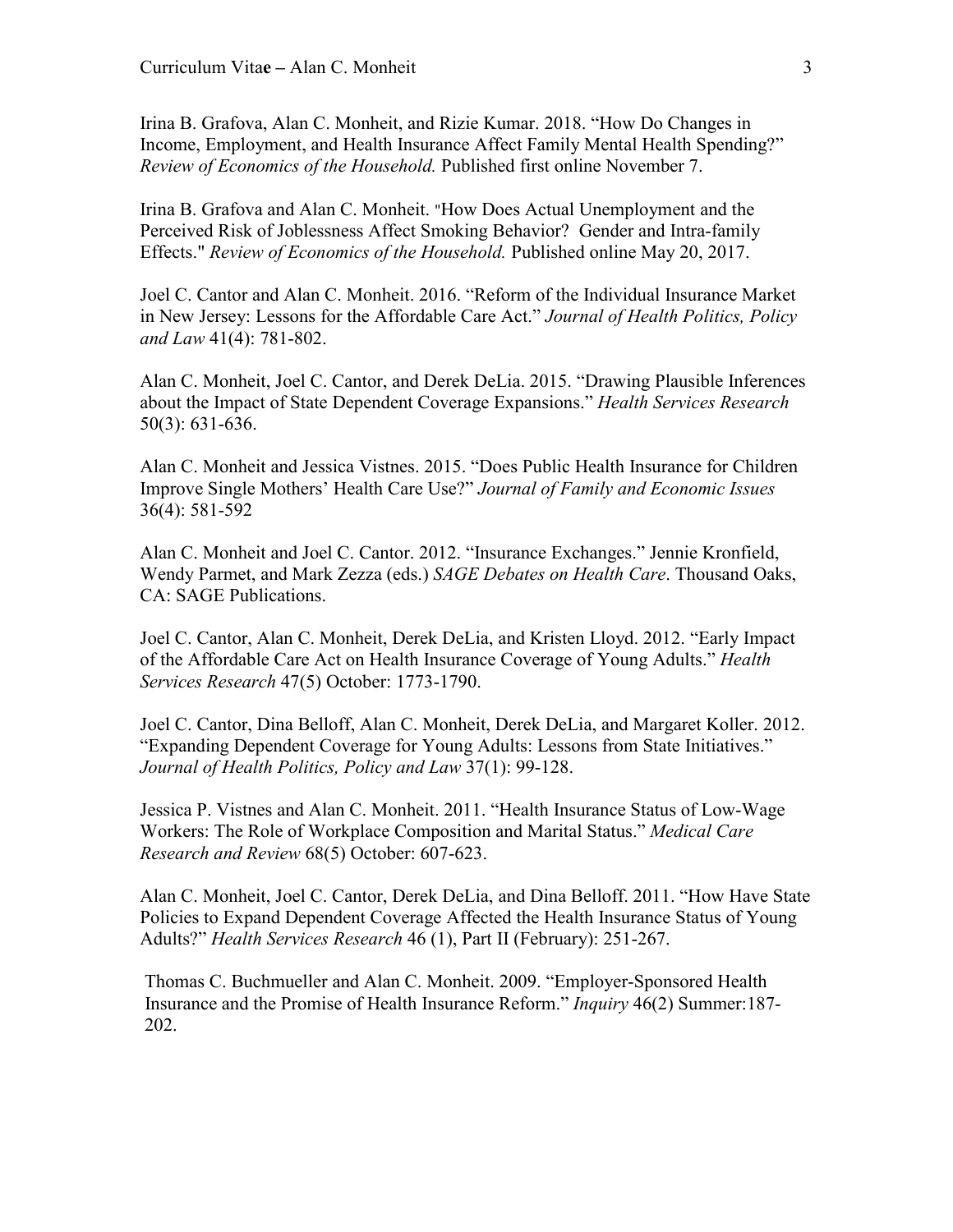Alan C. Monheit, Jessica P. Vistnes, and Jeannette Rogowski. 2009. "Overweight in Adolescents: Implications for Health Expenditures." *Economics and Human Biology* 7 (1) March: 55-63.

Alan C. Monheit and Jessica P. Vistnes. 2008. "Health Insurance Enrollment Decisions: Preferences for Coverage, Worker Sorting, and Insurance Take-Up." *Inquiry* 45(2) Summer: 153-167.

Alan C. Monheit. 2008. "Health Care Insurance." In V. Parrillo (ed.) *Encyclopedia of Social Problems*. Sage Publishers.

Joel C. Cantor, Alan C. Monheit, Susan Brownlee, and Carl Schneider. 2007. "The Adequacy of Household Survey Data for Evaluating the Non-Group Health Insurance Market." *Health Services Research* 42(4) August: 1739-1757.

Alan C. Monheit and Jessica Vistnes. 2005. "The Demand for Dependent Health Insurance: How Important is the Cost of Family Coverage?" *Journal of Health Economics* 24(6) November: 1108-1131.

Alan C. Monheit, Joel C. Cantor, Margaret Koller and Kimberly Fox. 2004. "Community Rating and Sustainable Individual Health Insurance Markets: Trends in the New Jersey Individual Health Coverage Program." *Health Affairs* 23 (4) July/August: 167-175.

Alan C. Monheit and Barbara Schone. 2004. "How Has Small Group Market Reform Affected Employee Health Insurance Status?" *Journal of Public Economics* 88: 237-254.

Alan C. Monheit and Joel C. Cantor. 2004. "Introduction." In Alan C. Monheit and Joel C. Cantor (eds.). *State Health Insurance Market Reform: Toward Inclusive and Sustainable Health Insurance Markets*. London: Routledge Press International Health Economics Series: 1-17.

Alan C. Monheit. 2003. "Persistence in Health Expenditures: Prevalence and Consequences." *Medical Care* 41 (7) July Supplement: III-53 - III-64.

Alan C. Monheit, Jessica Vistnes, and Samuel Zuvekas. 2001. *Stability and Change in Health Insurance Status: New Estimates from the 1996 MEPS.* Research Findings 18. Rockville, MD: Agency for Health care Research and Quality. MEPS Research Findings No. 18. AHRQ Publication No. 02-0006.

Marc L. Berk and Alan C. Monheit. 2001. "The Concentration of Health Expenditures Revisited." *Health Affairs* 20 (2) March/April: 9-18.

Alan C. Monheit and Jessica Primoff Vistnes, and John M. Eisenberg. 2001. "Moving to Medicare: Trends in the Health Insurance Status of Near-Elderly Workers, 1987 to 1996." *Health Affairs* 20 (2) March/April: 204-213.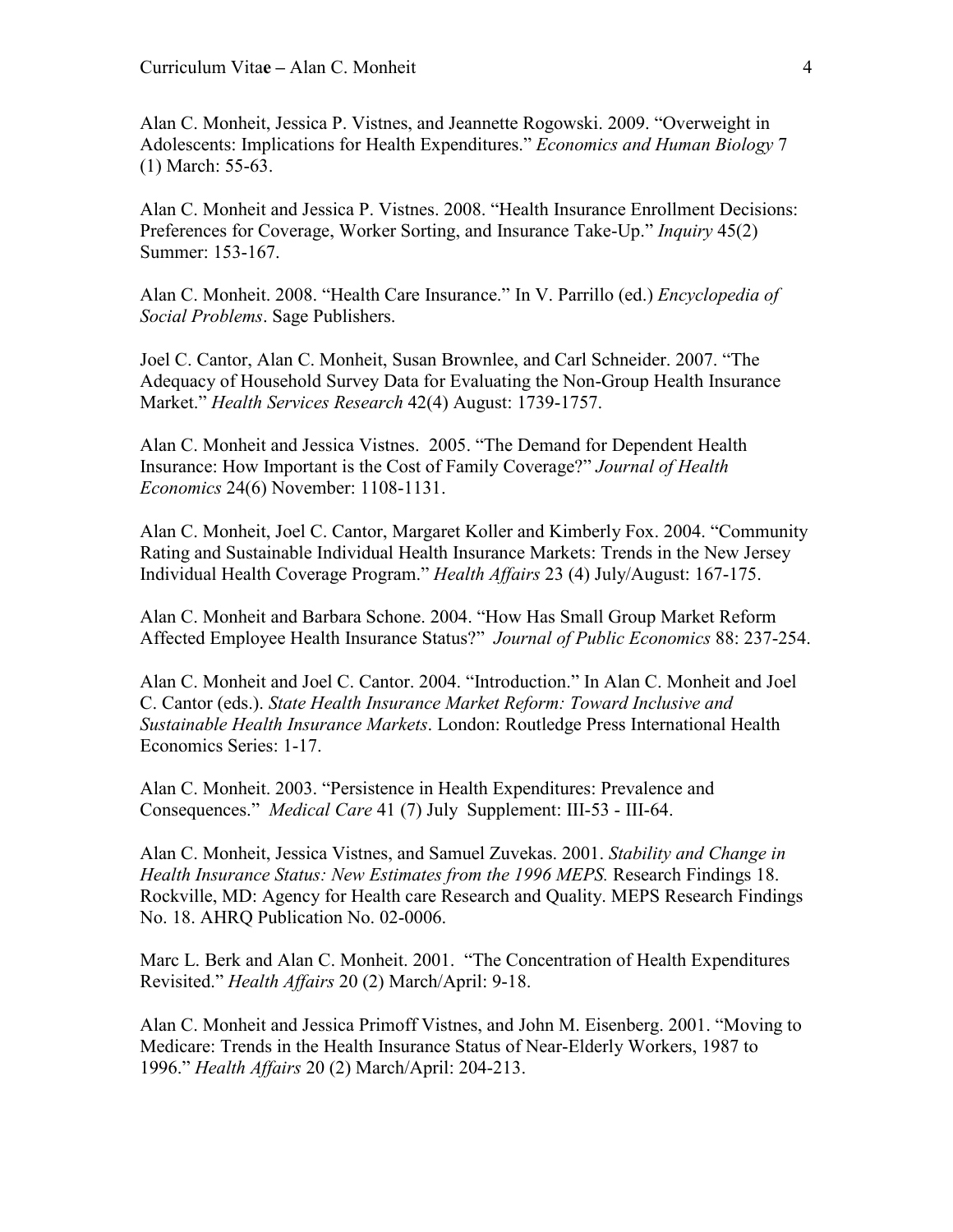Alan C. Monheit and Thomas M. Selden.2000. "Cross-Subsidization in the Market for Employment-Related Health Insurance." *Health Economics* 9 December 2000: 699-714.

Alan C. Monheit and Jessica Primoff Vistnes. 2000. "Race/Ethnicity and Health Insurance Status: 1987-1996," *Medical Care Research and Review* 57 (Supplement 1): 11-35.

Alan C. Monheit and Jessica Primoff Vistnes. 1999. "Health Insurance Availability at the Workplace: How Important are Worker Preferences?" *Journal of Human Resources* 34, 4 Fall: 770-785.

Alan C. Monheit, "Health Insurance, Employment, and the Labor Market,"1999. In A.C. Monheit, R. Wilson, and R. Arnett (eds.) *Informing American Health Care Policy: The Dynamics of Medical Expenditure and Insurance Surveys: 1977-1996* (San Francisco: Jossey-Bass): 95-122.

Alan C. Monheit, Barbara Schone, and Amy K. Taylor. 1999 "Health Insurance Coverage in Two-Worker Households: Determinants of Double Coverage." *Inquiry*, 36, 1 Spring: 12-29.

Robin Weinick and Alan C. Monheit 1999. "Children's Health Insurance and Family Structure, 1977-1996." *Medical Care Research and Review*, Vol. 56, No. 1 (March): 55- 73.

Alan C. Monheit and Jessica P. Vistnes. 1997. *Health Insurance Status Workers and their Families, 1996.* Rockville, MD: Agency for Health Care Policy and Research; 1997. MEPS Research Findings No. 2, AHCPR Pub. No. 97-0065. September.

Jessica Vistnes and Alan C. Monheit. 1997. *Health Insurance Status of the Civilian Noninstitutionalized Population*. Rockville, MD: Agency for Health Care Policy and Research; 1997. MEPS Research Findings No. 1, AHCPR Pub. No. 97-0030. September.

Alan C. Monheit, Len M. Nichols, and Thomas M. Selden. 1995/96. "How are Net Health Insurance Benefits Distributed in the Market for Employment-Related Coverage?" *Inquiry* 32 (4 ) Winter 1995/96: 379-391.

Joel W. Cohen, Alan C. Monheit, et al. "The Medical Expenditure Panel Survey: A National Health Information Resource," *Inquiry* 33 (4) Winter: 373-389.

Alan C. Monheit. 1996. "Comment on Gruber, 'The Incidence of Mandated Maternity Benefits." *Health Economics Analysis Letter* 5 (1) December: 2-5. (Kenneth Arrow Award Commentary).

Alan C. Monheit and Philip F. Cooper. 1994. "Health Insurance and Job Mobility: Theory and Evidence." *Industrial and Labor Relations Review* 48 (1) October: 68-85.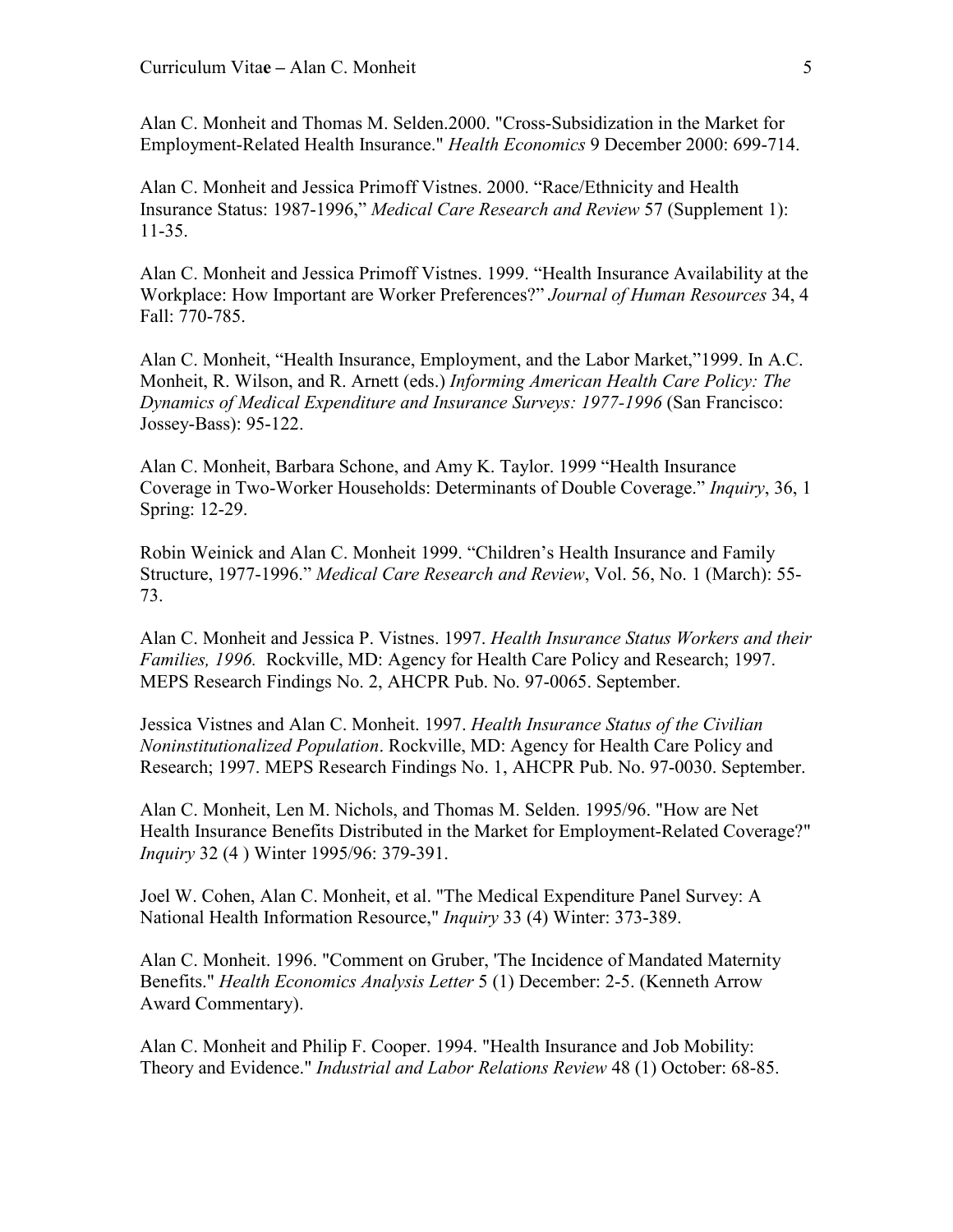Alan C. Monheit and Jessica Primoff Vistnes. 1994. "Implicit Pooling of Employees from Large and Small Firms." *Health Affairs*. Spring (I): 301-314.

Alan C. Monheit. 1994. "Underinsured Americans: A Review" *Annual Review of Public Health* 15: 461-485.

Philip F. Cooper and Alan C. Monheit. 1993."Does Employment-Related Health Insurance Inhibit Job Mobility?" *Inquiry* 30 (4) Winter: 400-416.

Alan C. Monheit and P. Holly Harvey 1993. "Sources of Health Insurance for the Self Employed: Does Differential Taxation Make a Difference?" *Inquiry* 30 (3) Fall: 293- 305.

Marc L. Berk and Alan C. Monheit. 1992. "The Concentration of Health Care Expenditures: An Update." *Health Affairs* 11, No. 4 (Winter): 145-149

Eugene M. Lewit and Alan C. Monheit. 1992. "Expenditures on Children's Health Care." *The Future of Children* 2 (2) Fall: 95-114.

Alan C. Monheit and Peter J. Cunningham. 1992. "Children without Health Insurance." *The Future of Children* 2 (2) Fall:154-170

Doris Lefkowitz and Alan C. Monheit. 1991. *Health Insurance, Use of Health Services, and Health Care Expenditures.* NMES Research Findings 12 (December).

Peter J. Cunningham and Alan C. Monheit. 1990. "Insuring the Children: A Decade of Change." *Health Affairs* 9 (4) Winter: 76-90.

Alan C. Monheit. 1990. "Returns on U.S. Health Care Expenditures." *Journal of Medical Practice Management*. 6 (1) August: 7-13.

Alan C. Monheit and Pamela Farley Short. 1989. "Mandating Health Care Coverage for Working Americans." *Health Affairs* 8 (4) Winter: 22-38.

Ayah E. Johnson, Steven B. Cohen, and Alan C. Monheit. 1989. "Imputing Hourly Wages in the National Medical Expenditure Survey." *Proceedings, Amer. Stat. Assn*.

Pamela Farley Short, Alan C. Monheit, and Karen Bearuregard. 1989. A Profile of Uninsured Americans. (DHHS Pub.No.(PHS) 89-343). National Medical Expenditure Survey, NCHSR, September.

Alan C. Monheit and Claudia L. Schur*.* 1989. *Health Insurance Coverage of Retired Persons.* (DHHS Publication No. (PHS) 89-344). National Medical Expenditure Survey Research Findings 2, National Center for Health Services Research, Rockville, MD: Public Health Service (September).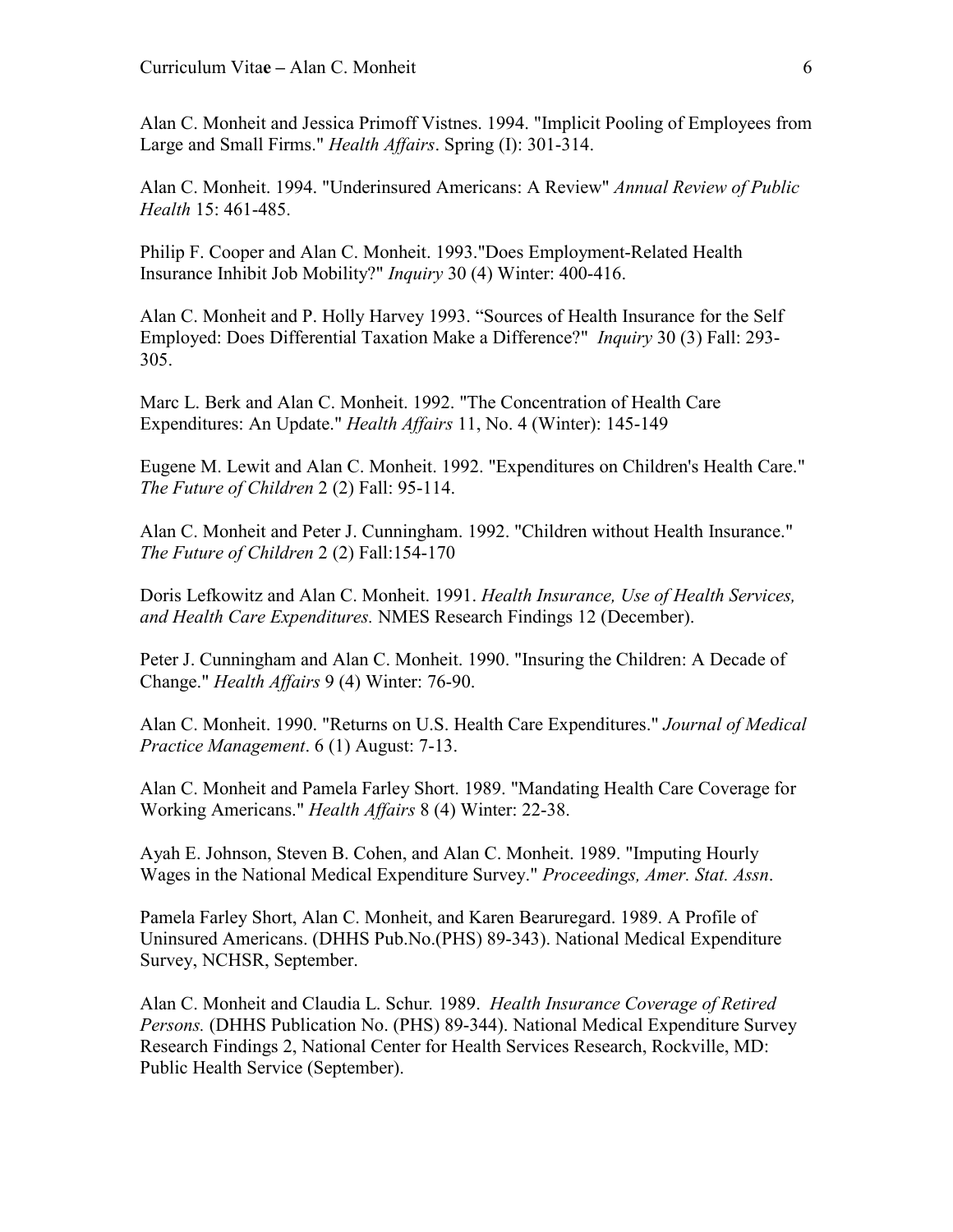Alan C. Monheit and Claudia L. Schur. 1988. "The Dynamics of Health Insurance Loss: A Tale of Two Cohorts." *Inquiry* 25 (3) Fall: 315-327

Pamela Farley Short, Joel C. Cantor, and Alan C. Monheit. 1988/89. "The Dynamics of Medicaid Enrollment." *Inquiry.* 25 (4) Winter: 504-516.

Curt D. Mueller and Alan C. Monheit. 1988. "Insurance Coverage and the Demand for Dental Care: Results for Non-aged White Adults." *Journal of Health Economics* 7 (March): 59-72.

Marc L. Berk, Alan C. Monheit, Michael M. Hagan. 1988. "How the U.S. Spent Its Health Care Dollar,1929-1980-Implications for Public Policy." *Health Affairs* 7(4) 46-60.

Pamela Farley Short and Alan C. Monheit. 1989. "Employers and Medicare as Partners in Financing Health Care for the Elderly." in M. Pauly and W. Kissick (eds.) *Lessons from the First Twenty Years of Medicare: Implications for Public and Private Sector Policy*. Philadelphia, PA.: University of Pennsylvania Press.

Alan C. Monheit, Marc L. Berk, Michael M. Hagan, Pamela Farley. 1985. "The Employed Uninsured and the Role of Public Policy." *Inquiry* (Winter): 348-364.

Pamela Farley and Alan C. Monheit. 1985. "Selectivity in the Demand for Health Insurance and Health Care." in Scheffler, R.M. and Rossiter, L.F. (eds.) *Advances in Health Economics and Health Services Research* (Greenwich, CT. JAI Press) pp. 231- 248.

Mark C. Hornbook and Alan C. Monheit. 1985. "The Contribution of Case Mix Severity to the Hospital Cost-Output Relationship." *Inquiry* 22 (Fall).

Alan C. Monheit, Michael M. Hagan, Marc L. Berk and Gail R. Wilensky. 1985. "Health Insurance for the Unemployed: Is Federal Legislation Needed?" *Health Affairs* 3 (1) Spring.

Alan C. Monheit and Mark L. Berk, "Critiquing a Critique." 1984. (Rejoinder to S. Berki on unemployment and health insurance coverage). *Hospitals*. 58 (7) April 1: 110.

Jon R. Gabel and Alan C. Monheit. 1983. "Will Competition Plans Change Insurer-Provider Behavior?" *Milbank Memorial Fund Quarterly/Health and Society.* 61 (4) Fall: 614-640.

Alan C. Monheit. 1982."Occupational Licensure and the Utilization of Nursing Labor: An Economic Analysis," in Scheffler, R. and L. Resister (eds) *Advances in Health Economics and Health Services Research* 3 (Greenwich, CT. JAI Press): pp.117-142.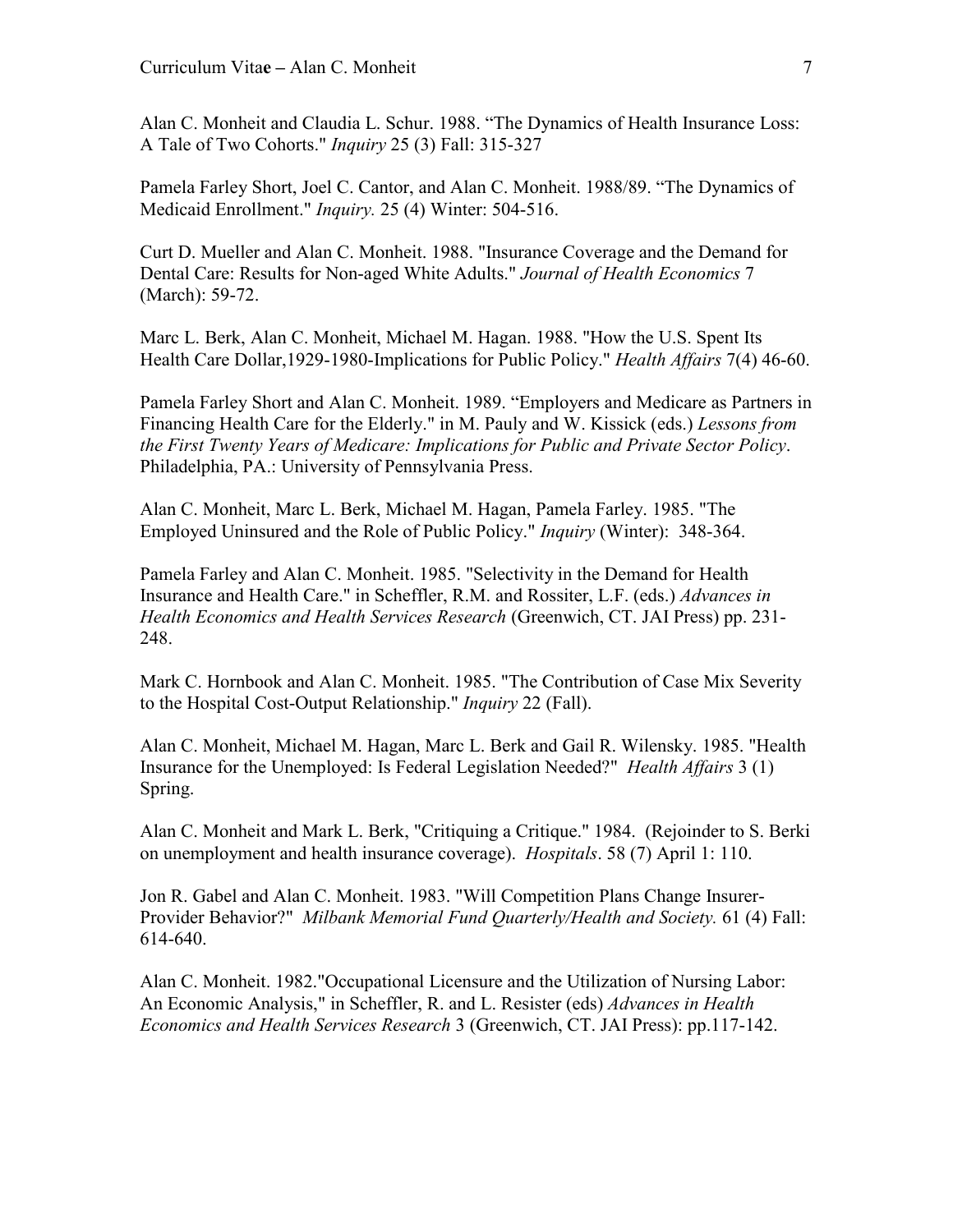Marsha G. Goldfarb, Mark C. Hornbrook, Joyce V. Kelly, and Alan C. Monheit. 1980. "Health Care Expenditures" in *Health: United States: 1980* National Center for Health Statistics, Office of Health Research, Statistics, and Technology, DHHS. December: 101- 116.

Paul M. Gertman, Alan C. Monheit, et al. 1979. "Utilization Review in the United States: Results from a 1976-1977 National Survey of Hospitals." *Medical Care* (Supplement) l. 17 (8). August.

Alan C. Monheit. 1978. "Issues in the Allocation of Resources to Health Technology," in R. Egdahl and P. Gertman (eds.)*Health Care Technology and Quality of Care*. Germantown, MD. Aspen Press, pp. 53-70.

Alan C. Monheit. 1977. "Economic Implications of Employer-Provided Health Care," in R. Egdahl and D. Walsh (eds).*Background Papers on Industry's Changing Role in Health Care Delivery*. New York. Springer-Verlag, pp. 180-191.

Alan C. Monheit. 1977. "Benefit-Cost Aspects of Continuing Medical Education," in R. Egdahl and P. Gertman (eds.) *Quality Health Care: The Role of Continuing Medical Education.* Germantown, MD. Aspen Press, pp. 109-129.

Paul M. Gertman, Alan C. Monheit, et al. 1981. "Utilization Review in the United States: Results of a 1976 National Survey of Hospitals." *Physician and Financial Incentive: Health Care Financing Proceedings*. Gabel, J. et al. (eds) HCFA,1981: 121-24.

# **PAPERS IN PROGRESS**

Irina Grafova and Alan C. Monheit. "Income Losses and Discretionary Health Care Spending: Findings for Single-Mother Families."

#### **POLICY ANALYSES**

Alan C. Monheit and Jasmine Rizzo. 2006. *Mandated Health Insurance Benefits: A Review of the Literature.* Center for State Health Policy, Rutgers University.

Alan C. Monheit, Joel C. Cantor, and Piu Banerjee. 2005. *Assessing Policy Options in the Non-group Insurance Market: Simulation of the Impact of Modified Community Rating in the New Jersey Individual Health Coverage Program*. Center for State Health Policy, Rutgers University, March.

Alan C. Monheit. 2005. *Assessment of Affordability of Health Insurance: Application to New Jersey*. Center for State Health Policy, Rutgers University.

Alan C. Monheit. 2003. *Verifying Lack of Health Insurance in the Medical Expenditure Panel Survey: An Assessment.* Final Report, Agency for Healthcare Research and Quality.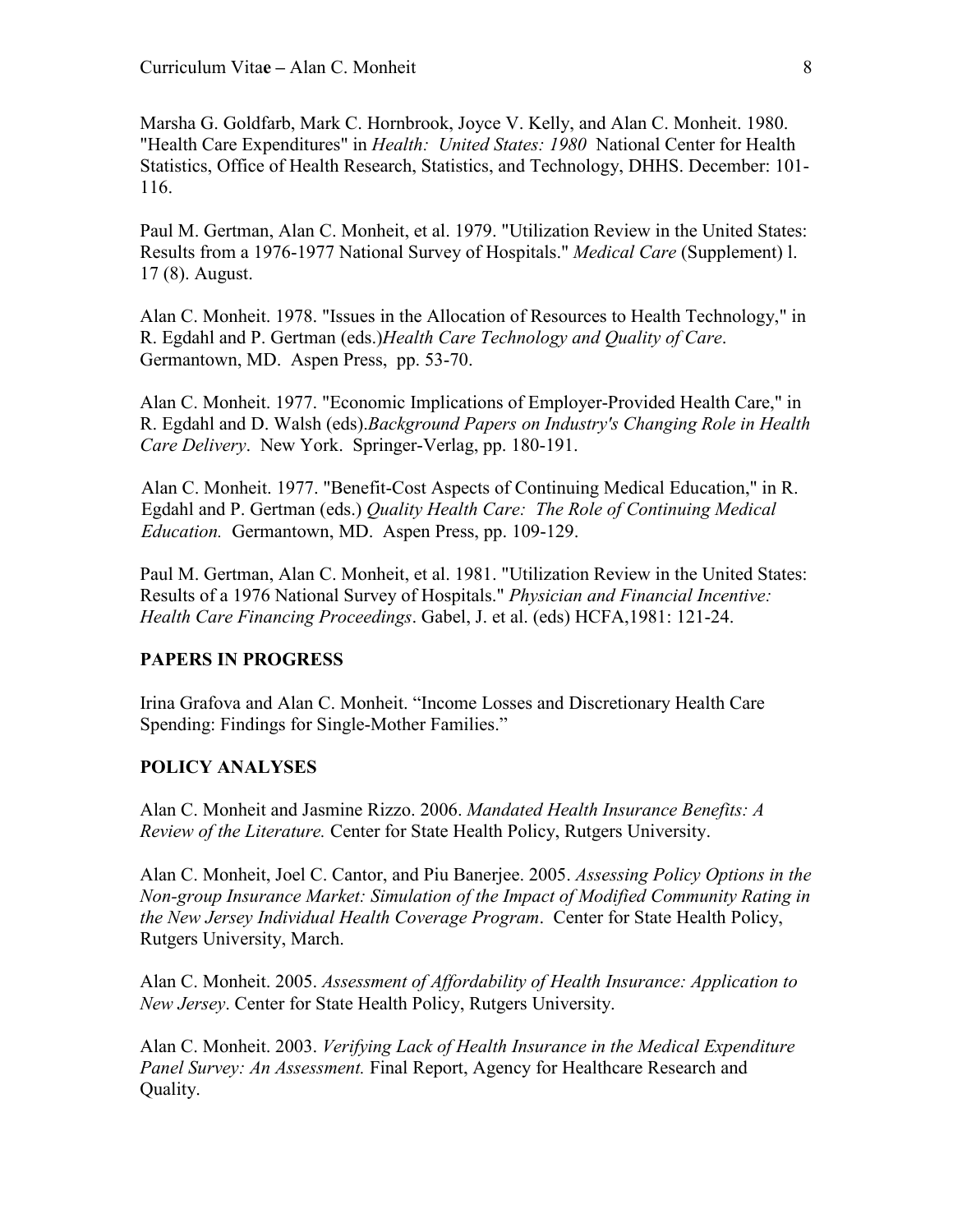### **INQUIRY EDITORIALS**

"Thoughts on Health Insurance Expansions and the Value of Coverage." *Inquiry* 44 (Summer 2007): 133-136.

"Education Policy is Health Policy." *Inquiry* 44 (Fall 2007).

"Ideology, Politics, and Health Care Reform." *Inquiry* 44 (Winter 2007/08).

"The Rehabilitation of Health Insurance Mandates." *Inquiry* 45 (Spring 2008)

"Medical Indebtedness, Financial Insecurity, and Health – Time for a Government Bailout?" *Inquiry* 45 (Summer 2008).

"Using Health Insurance Premiums to Change Health Behaviors." *Inquiry* 45 (Fall 2008).

"Some Unanswered Questions on the Road to Health Care Reform." *Inquiry* 45 (Winter 2008).

"Health Reform Thaw in the Winter of Our Discontent." *Inquiry* 46 (Spring 2009).

"Reality Bites Health Reform." *Inquiry* 46 (Summer 2009).

"Speaking Truth to Power." *Inquiry* 46 (Fall 2009).

"Demise of the Public Option: Down for the Count but not Out?" *Inquiry* 46 (Winter 2009/2010).

"Will What Happened in Massachusetts Stay in Massachusetts?" *Inquiry* 47 (Spring 2010).

"Now for the *Really* Hard Part: Implementing Health Reform." *Inquiry* 47 (Summer 2010).

"Can Reform's Prevention Incentives Help to Bend the Cost Curve?" *Inquiry* 47 (Fall 2010).

"The Free Lunch Society." *Inquiry* 47 (Winter 2010).

"Of Private and Public Safety Nets." *Inquiry* 48 (Spring 2011).

"Ryan's Hope or Folly?" *Inquiry* 48 (Summer 2011).

" Running on Empty" *Inquiry* 48 (Fall 2011).

"A CLASS-Less Act." *Inquiry* 48 (Winter 2011).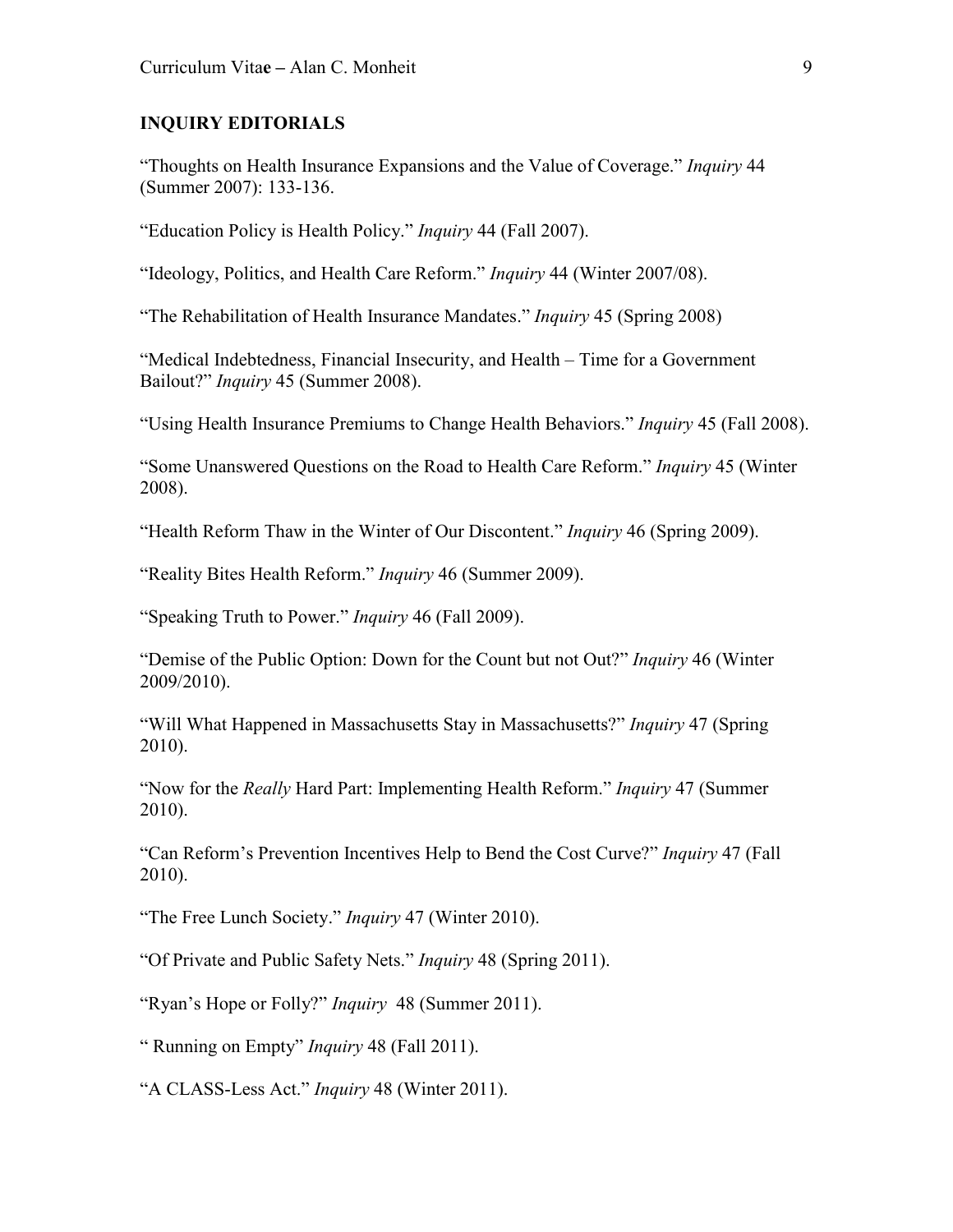"Good News and Not-So-Good News." *Inquiry* 49 (Spring 2012).

"There We Go Again!" *Inquiry* 49 (Summer 2012).

"The Lost Decade and Our Moral Compass." *Inquiry* 49 (Fall 2012).

"Let's Take the 'Pols'" Out of Policy-Related Research." *Inquiry* 49 (Winter 2012).

"A Matter of Trust." *Inquiry* 50 (Spring 2013).

"Continuity and Change." *Inquiry* 50 (Fall 2013).

## **NBER and Other Working Papers**

Irina Grafova, Alan C. Monheit, and Rizie Kumar. "How Do Economic Shocks Affect Family Health Care Spending Burdens? "National Bureau of Economic Research Working Paper No. 26443.

Alan C. Monheit, Irina Grafova, Rizie Kumar "How Does Family Health Care Use Respond to Economic Shocks? Realized and Anticipated Effects" *NBER Working Paper #20348.*

Joel C. Cantor, Alan C. Monheit, Derek DeLia, and Kristen Lloyd. "The Role of Federal and State Dependent Coverage Eligibility Policies on the Health Insurance Status of Young Adults" *NBER Working Paper #18254*).

Thomas C. Buchmueller and Alan C. Monheit. "Employer-Sponsored Insurance and the Promise of Health Insurance Reform." Commissioned paper, Economic Research Initiative on the Uninsured. *National Bureau of Economic Research Working Paper #14839*. Published in *Inquiry* Summer 2009.

Alan C. Monheit and Jessica Primoff Vistnes. "Health Insurance Enrollment Decisions: Preferences for Coverage, Worker Sorting, and Insurance Take Up". *National Bureau of Economic Research Working Paper #12429*. Accepted for publication in *Inquiry*.

Alan C. Monheit, Jessica Vistnes, and Jeannette Rogowski. "Overweight in Adolescents: Implications for Health Expenditures." *National Bureau of Economic Research Working Paper* #13488. Accepted for publication by *Economics and Human Biology*.

### **REFEREE**

*Review of Economics of the Household; The Gerontologist: Social Sciences; Health Economics, Policy, and Law, Journal of Policy Analysis & Management; Journal of Health Economics, Inquiry, Journal of Labor Research, Health Affairs, Health Economics, Health Services Research, Journal of Health Politics, Policy and Law; Demography, Journal of Human Resources, Journal of Family and Economic Issues,*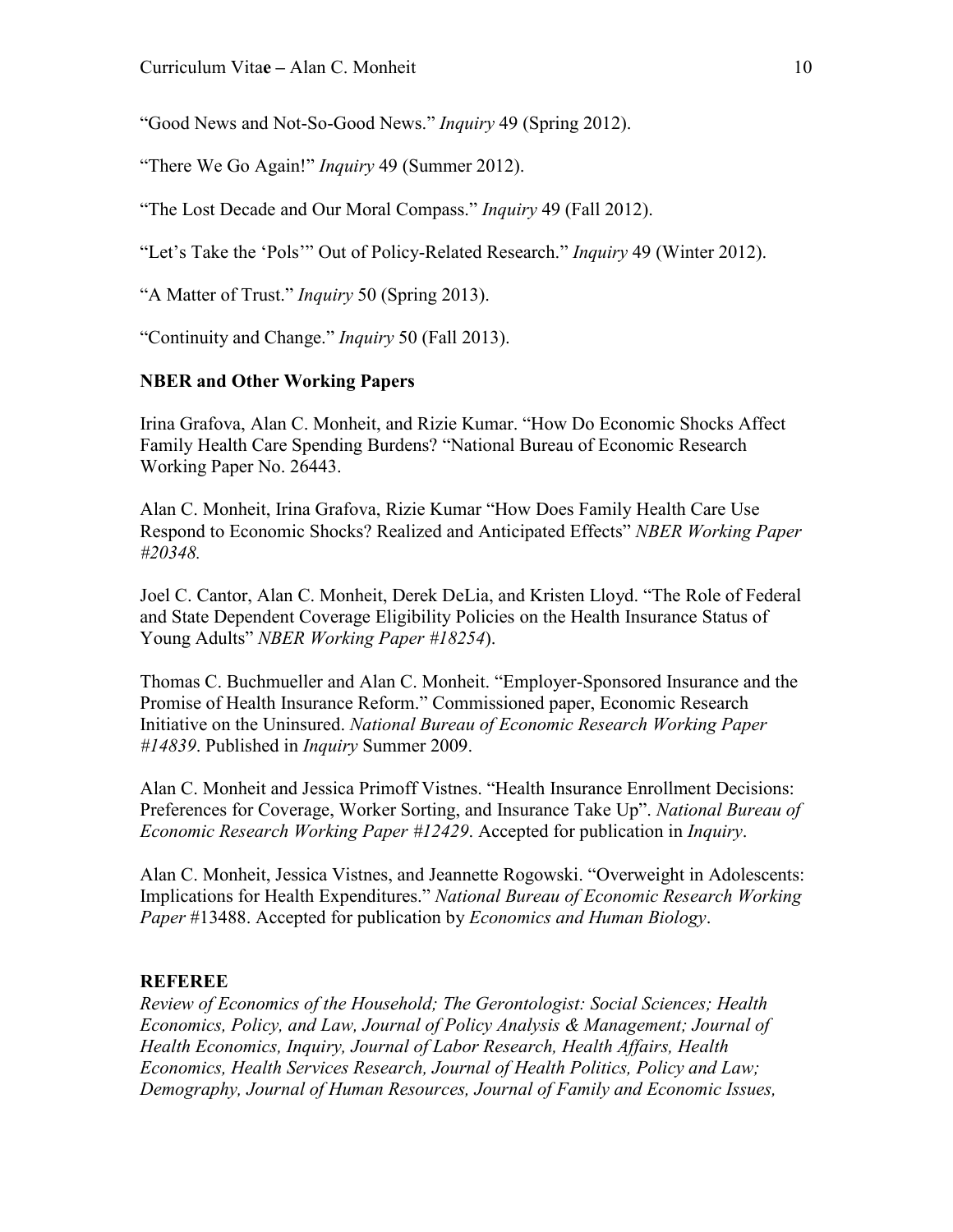*Contemporary Economic Problems, Health Economics Letters, Industrial and Labor Relations Review, Canadian Journal of Economics, Southern Economic Journal, Medical Decision Making, Review of Economics and Statistics, Pediatrics, Medical Care, Journal of Risk and Insurance, Current Medical Research & Opinion, Milbank Quarterly, Policy Sciences, Journal of Research in Pharmaceutical Economics, Social Science and Medicine, Social Science Quarterly, Public Health Reports, Journal of Rural Health, Journal of Adolescent Health, American Journal of Public Health, Journal of the American Medical Association*, *Journal of Women's Health*, *International Journal of Health Care Finance and Economics.*

### **BOOK MANUSCRIPT REVIEWER**

Urban Institute Press: Review of *Health Policy and the Uninsured*, Catherine G. McLaughlin (ed.) 2004.

Russell Sage Foundation: Review of *Reinsuring Health* by Katherine Swartz, 2006.

Book Review: The *Encyclopedia of Health Services Research*, Ross Mullner (ed.): Sage Press, 2010. *Inquiry* (Fall 2010).

Reviewer, National Academy of Social Insurance – John Heinz award for best dissertation in social insurance. 2011.

# **CONFERENCES & OTHER PRESENTATIONS Presentations and organized sessions**

"Education and Family Health Care Spending." *Festschrift* in Honor of Michael Grossman. May 3, 2018. National Bureau of Economic Research.

"How Does Family Health Care Spending Respond to Economic Shocks: Realized and Anticipated Effects." Health Economics Colloquium, Department of Economics Alumni Day, Graduate Center, City University of New York. April 20, 2018.

"How Does Family Health Care Spending Respond to Economic Shocks." International Health Economics Association Meetings, Session on Family Health Production: Responses to Economic and Health Shocks, July 10, 2017, Boston MA.

Invited lecture. "The US Health Care Delivery System: Challenges and Policy Responses." Lecture to Chinese state administrators from the General Administration of Quality Supervision, Inspection and Quarantine Department. Rutgers Centers for Global Advancement and International Affairs - China Office, New Brunswick, NJ. November 1, 2017.

Invited presentation. "How Does Family Health Care Use Respond to Economic Shocks? Realized & Anticipated Effects." Department of Economics, University of New Mexico, Albuquerque, New Mexico, April 28, 2017.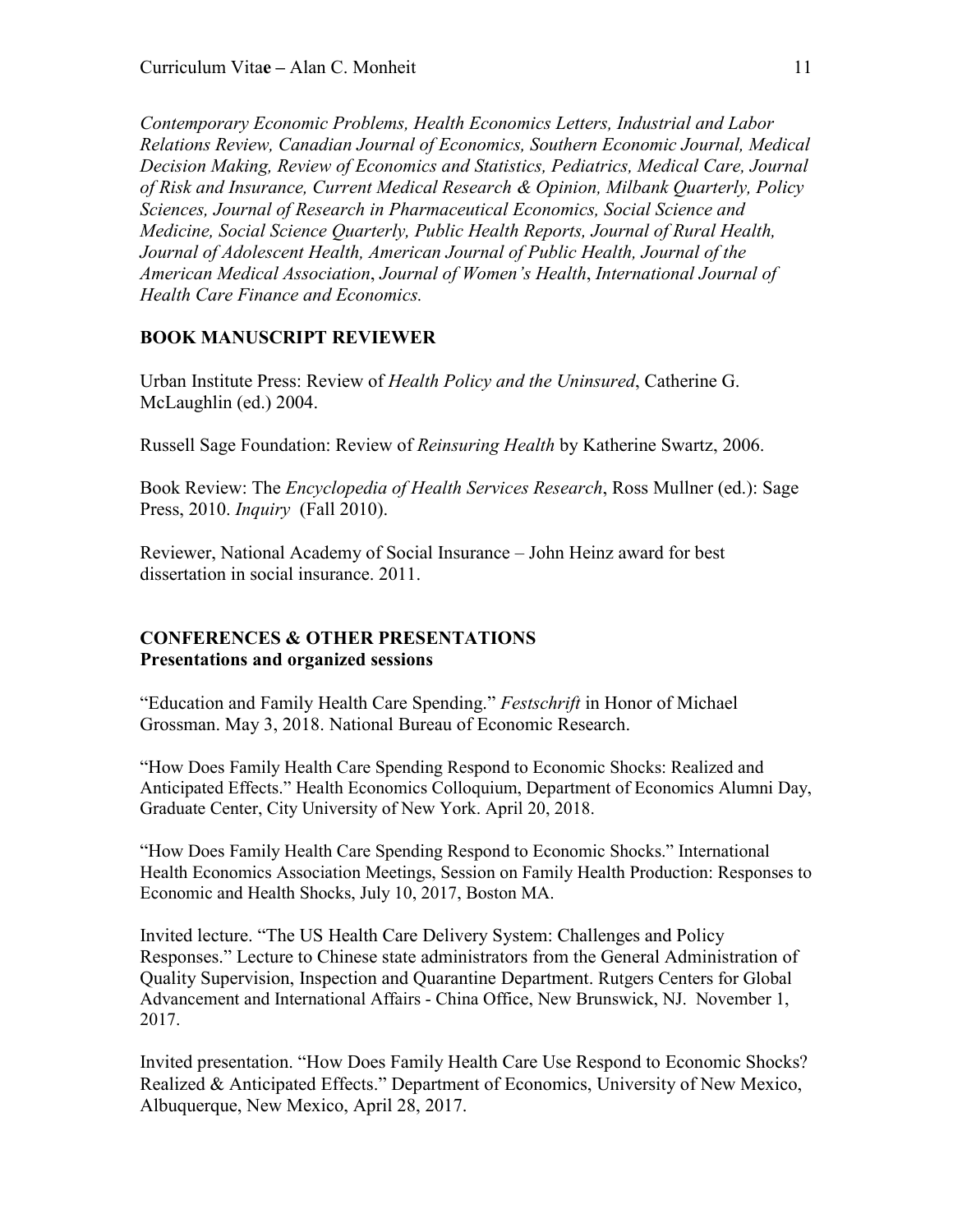Invited presentation. "Behavioral Economics & Health Insurance." Robert Wood Johnson Health Policy Center, University of New Mexico, , Albuquerque, New Mexico, April 28, 2017.

"How Do Economic Shocks Affect Family Mental Health Spending?" Alan C. Monheit, Irina Grafova, and Rizie Kumar. Poster presentation, 6<sup>th</sup> Biennial Conference of the American Society of Health Economists, University of Pennsylvania, June 13, 2016. "International Differences in Health Care Systems: Some Observations." Presentation to the American Medical Student Association Health Policy Committee, Robert Wood Johnson Medical School, March 4, 2015.

"Health Insurance and Behavioral Economics." *Presented at the Economics of Choice: A Health Insurance Rate Review Forum.* Rutgers University Center for State Health Policy, September 19, 2014.

"How Does Family Health Care Use Respond to Economic Shocks? Evidence from the Great Depression" (with Irina Grafova and Rizie Kumar). Presented at the 5<sup>th</sup> Biennial Conference of the American Society of Health Economists, University of Southern California, June 23, 2014.

Invited panelist "The ACA: A Radical Approach to Improving Equity and Efficiency in US Health Care?" in roundtable discussion, "The Patient Protection and Affordable Care Act and Its Critiques: The Good, the Bad, and the Ugly." Ph.D. program in Economics Alumni Day, Graduate Center, City University of New York. May 15, 2014.

**"**Expanding Dependent Coverage for Young Adults: Impact of State and Federal Policies. Invited seminar, Agency for Healthcare Research and Quality, November 14, 2013.

"The US Health Insurance System: Evolution, Present Structure, & Future Directions." Presented at the Robert Wood Johnson Medical School, Physician's Business Elective Lecture Series. April 3, 2013.

"The Affordable Care Act: An Update." Presented at the UMDNJ Public Health Seminar Series, March 14, 2013

**"**The Role of Federal and State Dependent Coverage Eligibility Policies on the Health Insurance Status of Young Adults." Health Economics Research Organization session on *Early Effects of the Affordable Care Act*, Annual meeting of the American Economic Association/Allied Social Science Associations, January 5, 2013, San Diego, CA.

Invited Panelist, "Affordable Care Act: Impact & Implications." New Jersey Public Health Association Annual Conference. December 11, 2012.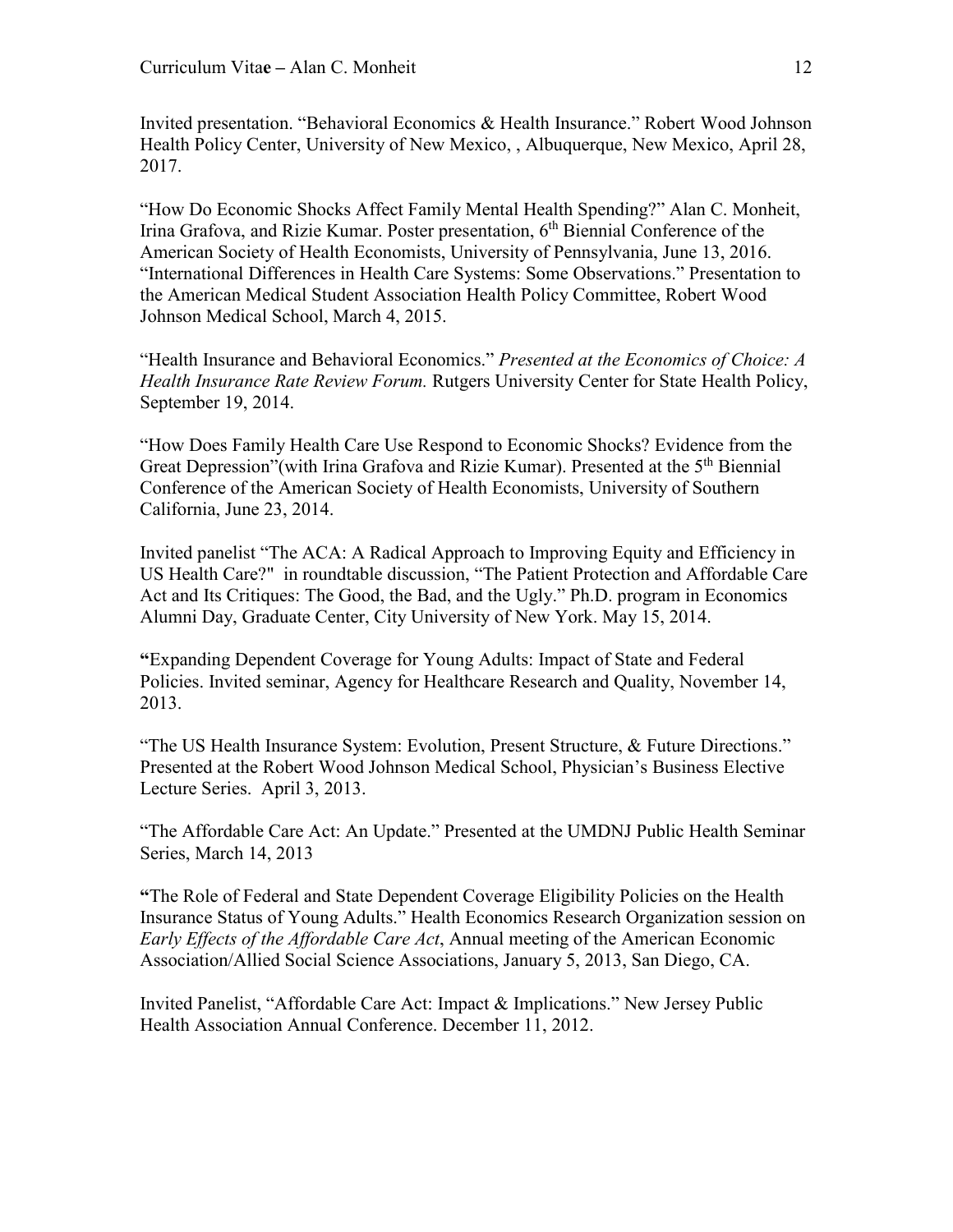"Early Impact of the Affordable Care Act on Health Insurance Coverage of Young Adults." Presented at the 4<sup>th</sup> Biennial Conference of the American Society of Health Economists, Minneapolis, Minnesota, June 12, 2012.

Faculty advisor and moderator, Lifetime Health Care Companies Boards of Directors Spring Conference, "Provider and Employer Responses to the Affordable Care Act." Welch Allyn Lodge, Skaneateles, N.Y. April 26, 2012.

Invited panelist, "The Future of Health Care Reform: The Patient Protection and Affordable Care Act and the 2012 Presidential Election" Rutgers University chapter of the New Jersey Public Health Association. March 26, 2012.

"Expanding Health Insurance While Containing Costs: The Challenge of Health Reform." Presented at Robert Wood Johnson Medical School Health Policy Awareness Initiative. December 7, 2011.

"Does Public Health Insurance for Children Increase Single Mothers' Use of Health Services?" Presented at the 8<sup>th</sup> World Congress on Health Economics, Toronto, Canada. July 11, 2011.

Keynote address "Health Reform is the Law of the Land: Implications and Challenges." New Jersey Public Health Association Annual Meeting, December 2, 2010.

"Health Reform is the Law of the Land: Now What?" presented at the UMDNJ Public Health Seminar Series, October 6, 2010.

Panelist, "Meet the Editors," Annual Meeting of AcademyHealth, Boston MA, June 27, 2010.

"Does Public Health Insurance for Children Improve Parents' Use of Health Care Services?"(co-authored with Jessica Vistnes). 3<sup>rd</sup> Biennial Conference of the American Society of Health Economists, Cornell University, June 22, 2010.

Panelist on Health Care Reform, The 2010 Annual Health Law Symposium, Rutgers University School of Law – Camden, N.J. March 25,2010.

"State Policies to Expand Dependent Coverage and the Health Insurance Status of Young Adults," Institute for Health, Health Care Policy, and Aging Research, Rutgers University, New Brunswick, New Jersey, February 18, 2010.

"Anticipating Health Reform" presented at the UMDNJ Public Health Seminar Series, March 4, 2009.

Presenter and moderator, *Presidential Debate on Health Care Reform* (between State Senators Bill Baroni & Lorretta Weinberg), Robert Wood Johnson Medical School, October 14, 2008.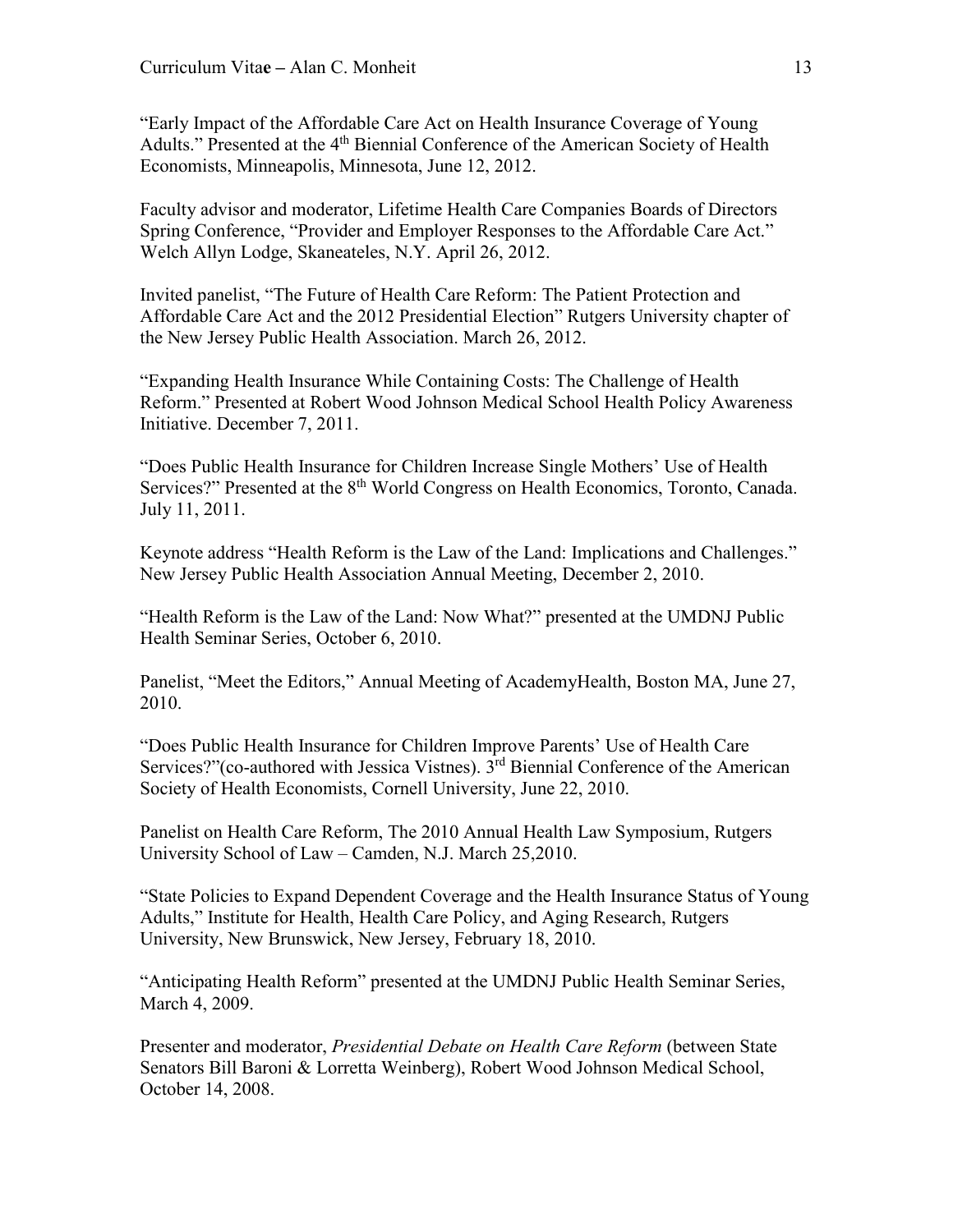Panelist, *Health Care Reform and the 2008 Presidential Elections: A Cross-Academic Forum.* Edward J. Bloustein School of Planning and Public Policy, Rutgers University, October 10, 2008.

**"**Overweight in Adolescents: Implications for Health Expenditures (co-authored with Jessica Vistnes and Jeannette Rogowski). Presented at the International Health Economics Association biennial meeting, Copenhagen, Denmark, July 9, 2007.

"From Supply to Demand: The Uninsured and the Value of Health Insurance." Invited presentation, Harvard School of Public Health Symposium, *Strategies for Reaching the Uninsured,* Boston, MA, October 20, 2006.

"Health Insurance Enrollment Decisions: Preferences for Coverage, Worker Sorting, and Insurance Take Up." Invited seminar, Lister Hill Center for Health Policy, University of Alabama, Birmingham, October 11, 2006.

**"**Overweight in Adolescents: Implications for Health Expenditures (co-authored with Jessica Vistnes and Jeannette Rogowski). Presented at the Inaugural Meeting of the American Society of Health Economists, Madison, Wisconsin, June 6, 2006.

Chair, sessions on Adverse Selection, Health Insurance and the Labor Market, and Take Up of Employment-Related Health Insurance, 5<sup>th</sup> World Congress, International Health Economics Association, Barcelona, Spain, July 11-13, 2005.

"Health Insurance Enrollment Decisions: Understanding the Role of Preferences for Coverage." (co-authored with Jessica Vistnes). Presented at the 5<sup>th</sup> World Congress. International Health Economics Association, Barcelona, Spain, July 13, 2005.

"Assessing Policy Options in the New Jersey Individual Health Coverage Program: Application of a Simulation Model.' Presented at the Annual Research Meeting of AcadamyHealth, Boston, MA, June 27, 2005.

"Health Insurance Enrollment Decisions: Understanding the Role of Preferences for Coverage." (co-authored with Jessica Vistnes). Economic Research Initiative on the Uninsured, Research Conference on Consumer Preferences and Health Plan Choice, University of Michigan, Ann Arbor Michigan, July18-20, 2003.

"Persistence in Health Expenditures in the Short Run: Prevalence and Consequences." Presented at the annual meetings of the American Statistical Association, New York, August 14, 2002.

"The Demand for Dependent Coverage: How Important is the Marginal Cost of Family Coverage?" 3rd Meeting of the International Health Economics Association, York, England, July  $24<sup>th</sup>$ , 2001.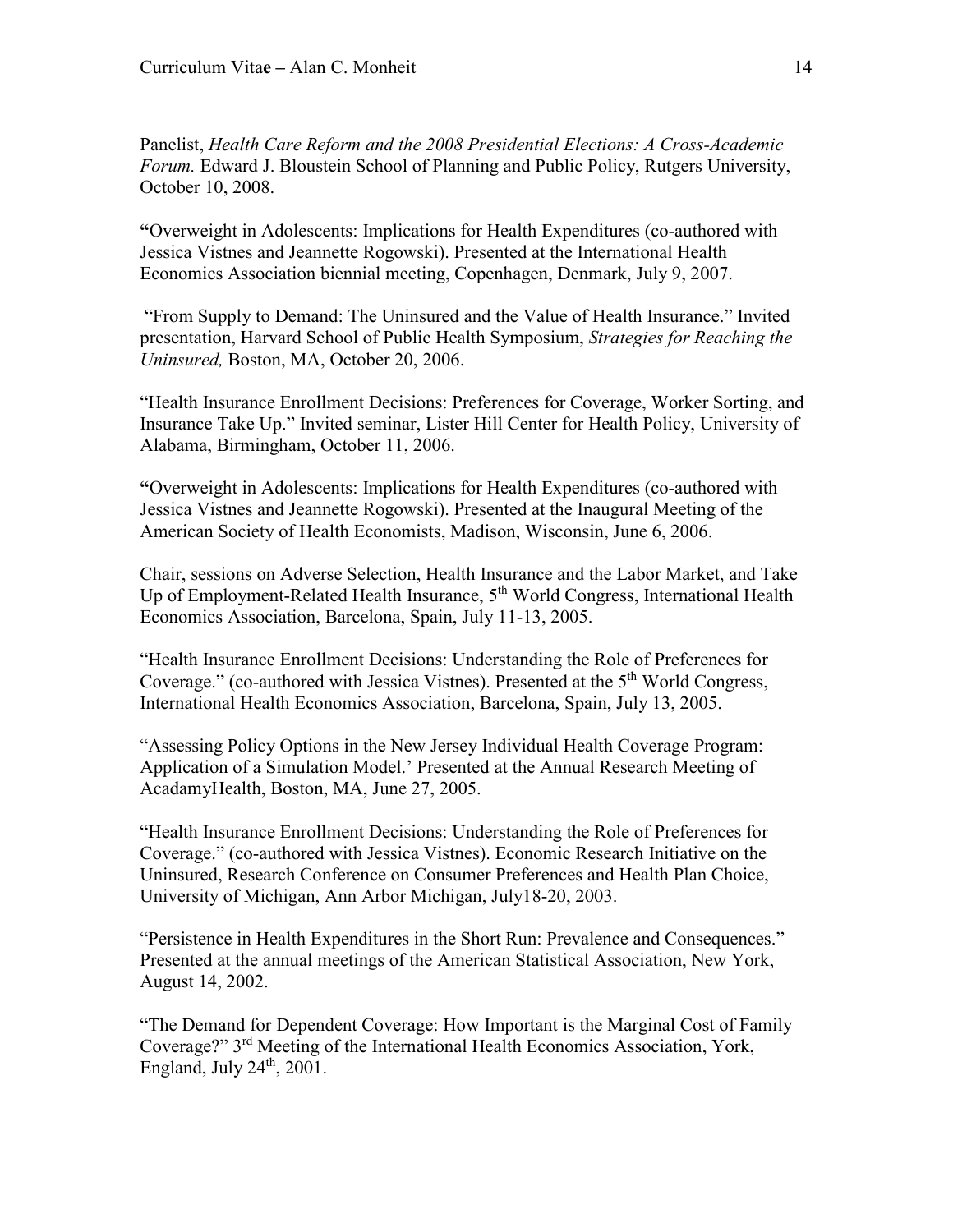Invited panelist, "Developing Child Health Services Researchers." Annual Meeting of Children's Health Services Research, June 27, 2000, Los Angeles, CA.

"The Concentration of Health Care Expenditures Revisited." Annual Meeting of the Association for Health Services Research, June 25, 2000, Los Angeles, CA.

Invited Speaker, "Race/Ethnicity and Health Insurance Status: 1987 and 1996." Henry J. Kaiser Family Foundation Conference on *Race, Ethnicity, and Medical Care: Improving Access in a Diverse Society*, October 14, 1999, Washington D.C.

Invited panelist, "Border Crossings: Piercing the Boundary Between Private and Public Coverage." Annual Meetings of the Association for Health Services Research, Chicago, June 29, 1999.

Session Organizer and Chair, "Assuring Access to Health Care Coverage: Private Choices and Public Mandates." 2nd World Conference on Health Economics, International Health Economics Association, Rotterdam, Netherlands, June 6-9, 1999.

"How Has Small Group Market Reform Affected Employee Health Insurance Coverage?" International Health Economics Association Meetings, Rotterdam, the Netherlands, June 6-9, 1999; Annual meeting of the American Economic Association (Health Economics Research Organization session), January 4, 1999.

"How Has Small Group Market Reform Affected Employee Health Insurance Coverage? Annual meeting of the Southern Economic Association, Baltimore MD., November 10, 1998.

Invited speaker, Uninsured Americans and their Access to Health Care.Annual meeting of the *Center for Clinical Quality Evaluation*, Tysons Corner, Virginia, October 16, 1997.

Invited speaker, What Do We Do About the Uninsured? Options for States, session on Effects of Not Having Coverage. AHCPR User Liaison Program, Charlottesville VA, 9/15-17, 1997.

"Health Insurance at the Workplace: How Important are Worker Preferences? Results for Single Workers". Paper presented at the American Economic Association Meetings, New Orleans, Louisiana, January 4, 1997. (with Jessica Vistnes).

Invited panelist, American Sociological Association Thematic Session on "Social Change and Health Care: Corporations and the Workplace." Presented discussion on "Benefits and Costs of Employment-Related Health Insurance." August 18, 1996.

"Health Insurance at the Workplace: How Important are Worker Preferences?" (with Jessica Vistnes). Presented at Georgetown University Health Policy Center, Dec. 12, 1995.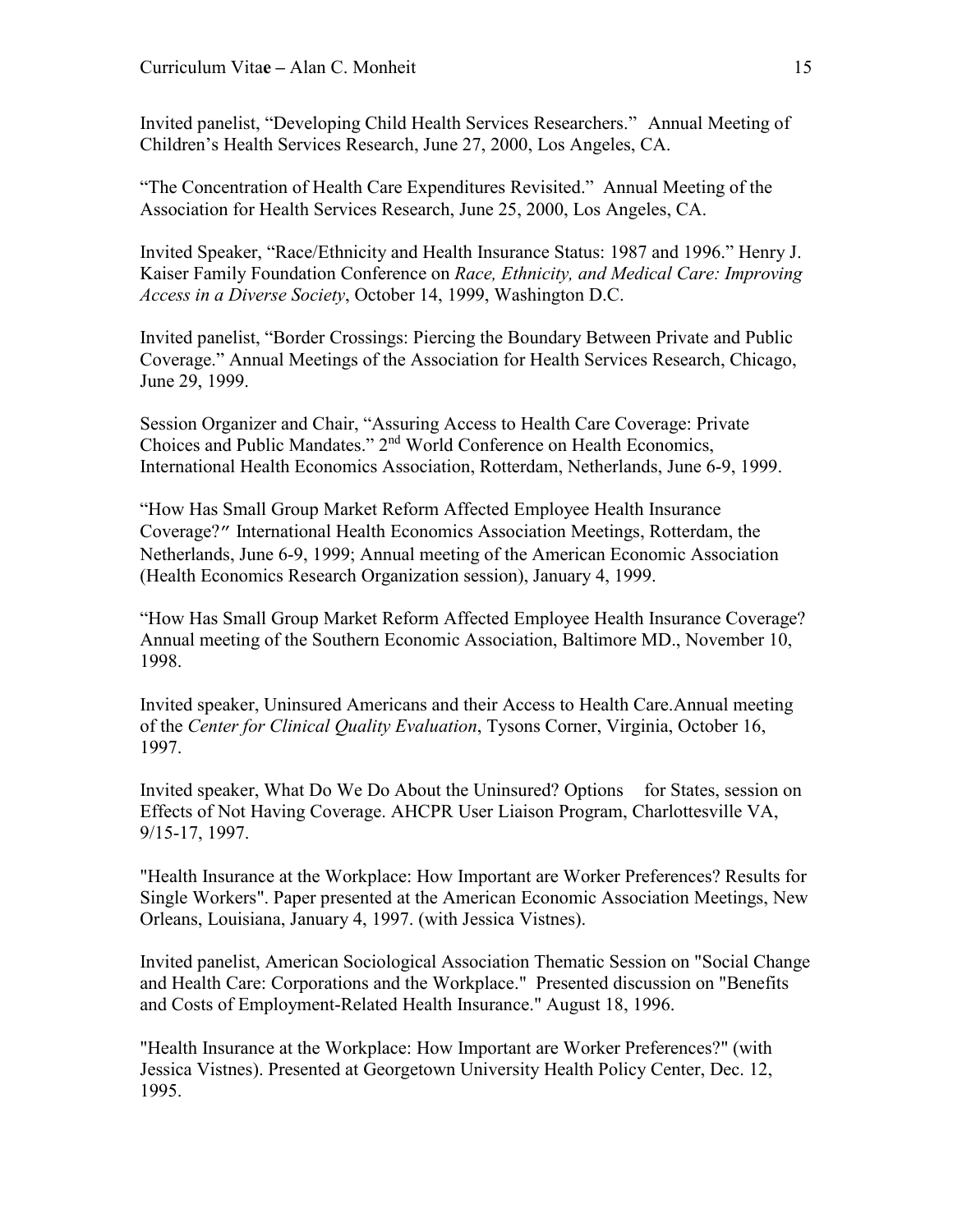Invited commentary for 1995 Kenneth Arrow Award on "The Incidence of Mandated Maternity Benefits" by Jonathan Gruber, American Public Health Association Meetings, San Diego CA., October 31, 1995.

Presided over Health Economics Session, "Problems of Health Insurance and Consumers," American Public Health Association Meetings, San Diego, CA, Oct. 30, 1995.

Invited panelist, "Translating Empirical Research to the Health Care Policy Community," American Statistical Association, San Francisco, California, August 12, 1993.

"Health Insurance and Job Mobility: Theory and Evidence." Presented at a conference on Health Insurance and Labor Markets, Cornell University, June 7-8, 1993.

Children's Health Insurance Coverage and Use of Health Services: 1977 and 1987." Presented at the Annual Meetings of the American Public Health Association, November 1992, Washington, D.C.

"Does Employment-Related Health Insurance Inhibit Job Mobility?" Presented at Health Economics session, Annual Meetings of the American Public Health Association, November, 1992, Washington, D.C.

Chairperson and session organizer, Counting Uninsured and Underinsured Americans, Annual Meetings of the Association for Health Services Research, June 18, 1990.

The Economics of Health Insurance Offerings by Small Firms." American Public Health Association Meetings, Chicago, Illinois, October 1989.

Papers on "Mandating Employer-Provided Health Insurance"and "Health Insurance Coverage of Retirees," American Public Public Health Association Meetings, Boston, MA, Nov. 1989.

Invited speaker, "Understanding the Gaps in the Insurance Marketplace.", The George Washington National Health Policy Forum. July 21, 1988.

"The Dynamics of Health Insurance Loss: A Tale of Two Cohorts." The American Public Health Association Meetings, New Orleans, Louisiana, October 20, 1987.

"The Demand for Ambulatory Physicians Services: An Hedonic Approach." Health Economics Seminar, Department of Health Policy and Management, School of Public Health, The Johns Hopkins University, February 13, 1986. with Curt Mueller.

"The Demand for Ambulatory Physician's Services: An Hedonic Approach." Presented at the Annual Meetings of the American Economic Association, December 30, 1985 (With Curt Mueller).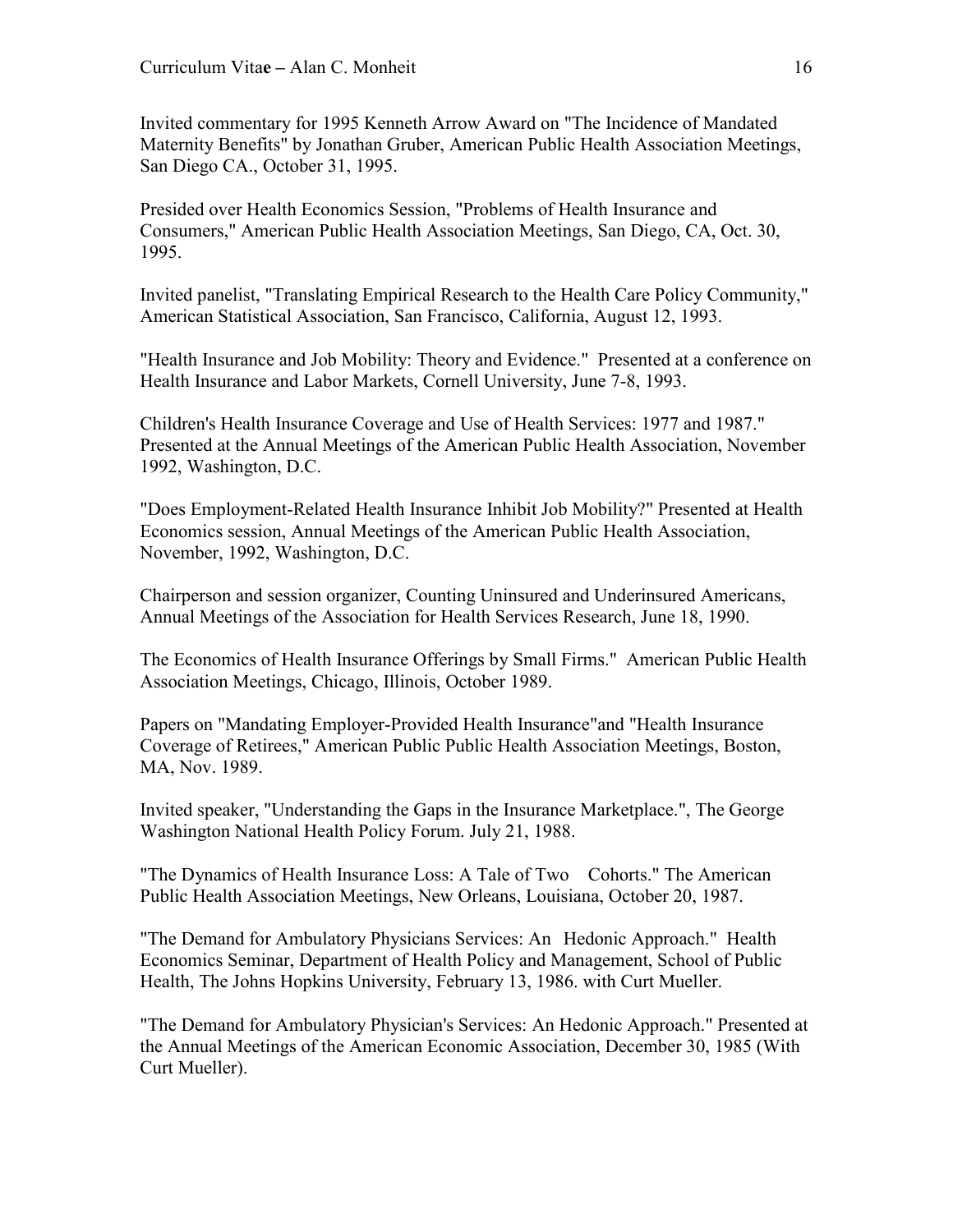Arranged session "Assessing the Rule of Public Policy Towards Health Insurance Coverage," for American Public Health Association Meetings, November, l985. Presided over session and presented paper, "What have We Learned from Survey Data on the Uninsured?"

Co-author of "Selectivity and the Demand for Health Insurance and Health Care," (with Pamela J. Farley) presented at a Conference on Biased Selection in Health Care Markets, April 11-12, l985, Berkeley, California.

Health Insurance and the Demand for Dental Care." Presented at the American Economic Association Meetings, December 30, l984. (Session on The Effects of Health Insurance on the Demand for Health Insurance on the Demand for Health Services). with Curt D. Muller.

The Employed Uninsured and the Role of Public Policy." Presented at the American Public Health Association Meetings,Anahiem California, November 1984. (Session on The Uninsured and Underinsured: Facts and Social Responsibilities.

"Unemployment, Health Insurance, and Medical Care Utilization" Presented at a session, "Facing Double Jeopardy -- Health Insurance and the Unemployed."American Public Health Association, Dallas Texas, November, 1983.

"Redistributive Effects of Hospital Reimbursement: Do Private/Charge Paying Patients Subsidize the Care of Public/Cost Paying Patients?" December 29, 1981. Annual meetings of the American Economic Association, Washington, D.C.

Service Intensity and Duration of Care: Resource Use in Surgery." Presented at Southern Economic Association Meetings, November 1980, Washington, D.C.

"Case Mix and Costs in Proprietary and Voluntary Hospitals." Presented at American Public Health Association Meetings, October 22, 1980, Detroit, Michigan.

Participant, Health Care Financing Administration Conference on Research Results from Physician Reimbursement Studies, February 21-22, 1978.

Participant, Conference on Industry and Health Care Delivery, Boston University Health Policy Institute, June 3-4, 1977.

Participant, Conference on Health Care Technology and Quality of Care, Boston University Health Policy Institute, November 19-20, 1976.

# **Discussant**

Session on the Effects of the ACA on Financial Security and Economic Wellbeing. Papers by Korenman et al. "Accounting for the Impact of the Affordable Care Act on Poverty" and Miller et al. "Health Care and the Financial Wellbeing of Low-Income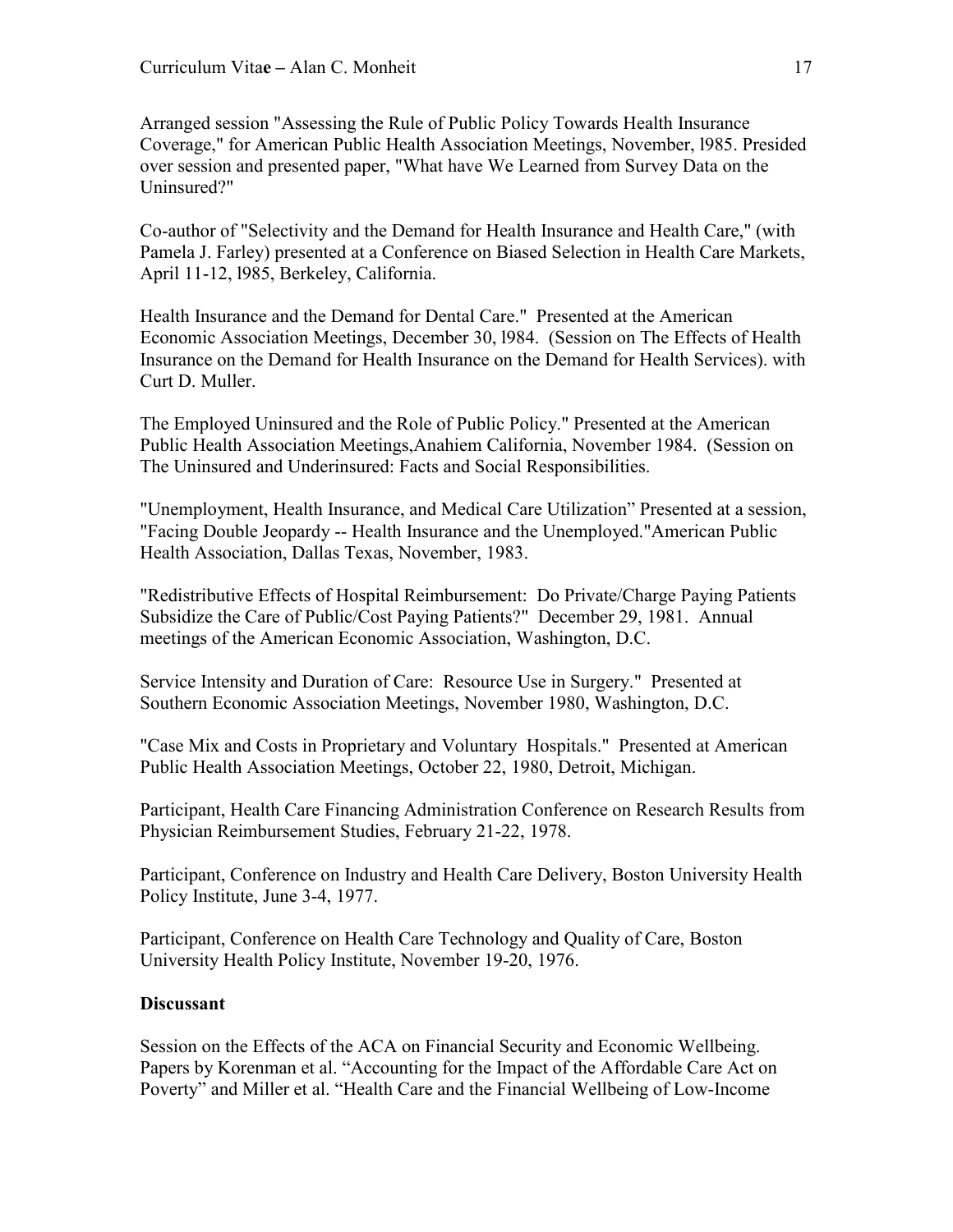Families." Russell Sage Foundation/Robert Wood Johnson Foundation Meeting on the Social and Political Effects of the Affordable Care Act. December 8, 2017.

"The Effects of the ACA Medicaid Expansions on Labor Supply" by Robert Kaestner, Bowen Garrett, Anuj Gangopadhyay, and Caitlyn R. Fleming. 6<sup>th</sup> Biennial Conference of the American Society of Health Economists, University of Pennsylvania, June 13, 2016.

"Part-time Workers' Access to 2014 Coverage Expansions" by Jessica Vistnes and Terceira Berdahl. 6<sup>th</sup> Biennial Conference of the American Society of Health Economists, University of Pennsylvania, June 13, 2016.

"The Affordable Care Act and HPV Vaccine Take- Up" by Sandra Decker and Brandy Lipton. 5<sup>th</sup> Biennial Conference of the American Society of Health Economists, University of Southern California, June 23, 2014.

"The Cadillac Tax: Targeting 'Luxury' in a High-Cost World" by Edward Miller and Jessica Vistnes. 5<sup>th</sup> Biennial Conference of the American Society of Health Economists, University of Southern California, June 23, 2014.

"Why are Health Insurance Premiums so Much Higher for Public Employers Compared to Private Employers?" by Thomas Buchmueller and Alice Zawacki. 4<sup>th</sup> Biennial Conference of the American Association of Health Economists, Minneapolis, Minnesota, June 12, 2012.

"Health Shocks, Labor Supply, and Health Insurance Transitions among Married Women: The Influence of Employer Provision of Health Insurance" by Cathy Bradley, David Neumark, and Meryl Motika. 3<sup>rd</sup> Biennial Conference of the American Society of Health Economists, Cornell University, June 21, 2010.

"The Demand for Preventive and Restorative Dental Services" by Chad Meyerhoefer, Samuel Zuvekas, and Richard Manski. 3<sup>rd</sup> Biennial Conference of the American Society of Health Economists, Cornell University, June 22, 2010.

"Does NIH Research Contribute to Pharmaceutical Innovation?" by Andrew A. Toole. Robert Campbell Pharmaceutical Seminar, Blanche and Irwin Lerner Center for Pharmaceutical Studies, Rutgers University Business School. October 14, 2009.

"Does Health Insurance Make you Fat?" by Jay Bhattacharya, M. Kate Bundorf, Noemi Pace, Neeraj Sood. LSU / NBER conference on Economic Aspects of Obesity. Louisiana State University, November 11, 2008.

"Employer Health Insurance Mandates and the Risk of Unemployment" by Katherine Baicker and Helen Levy. 2<sup>nd</sup> Biennial Conference of the American Society of Health Economists, Duke University, June 24, 2008.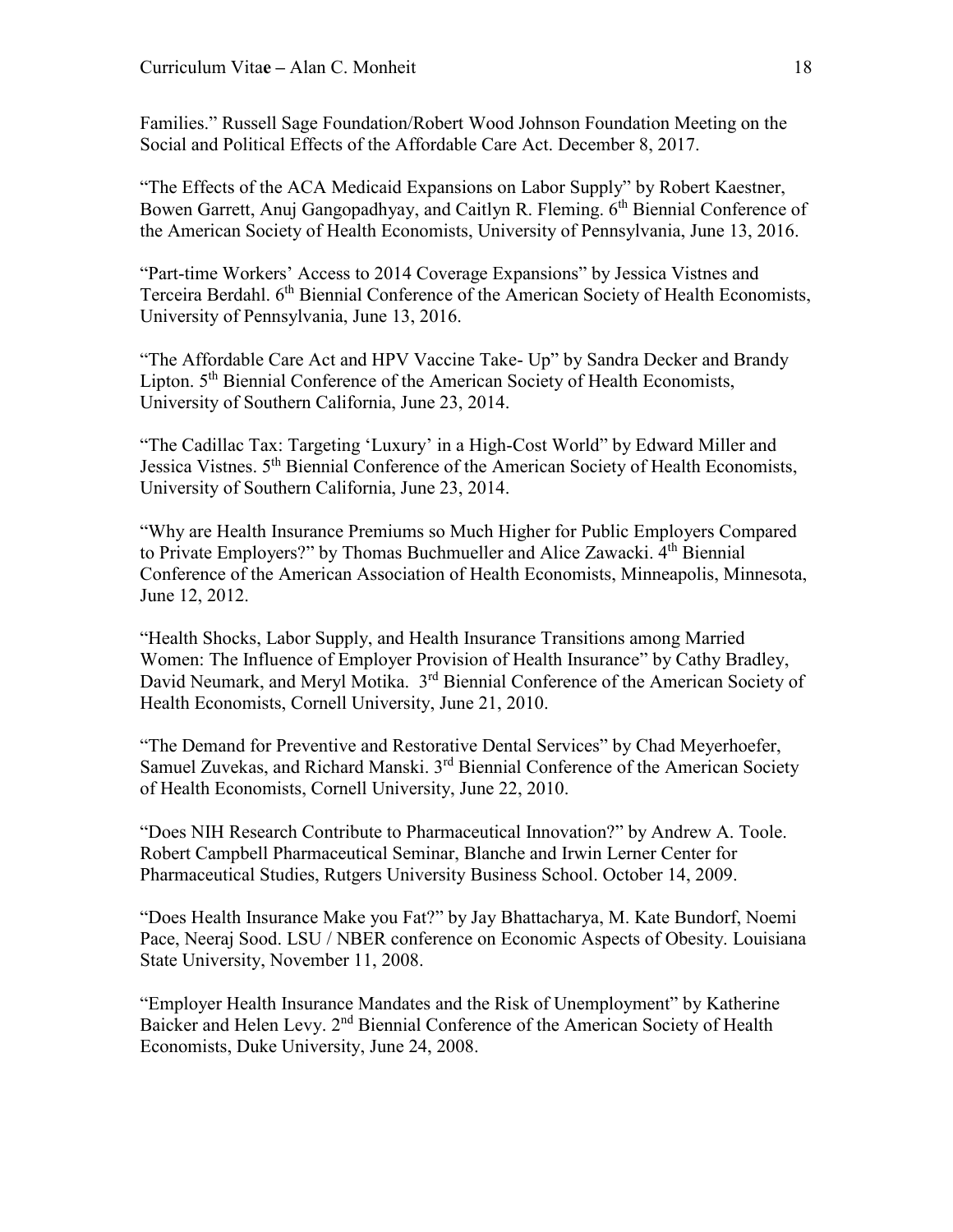"Health Insurance, Pensions, and Paid Leave: Access to Health Insurance at Small Firms in a Broader Benefits Context" by Jean Abraham, Thomas DeLiere, and Anne Beeson Royalty. 2<sup>nd</sup> Biennial Conference of the American Society of Health Economists, Duke University, June 23, 2008.

"Wealth, Assets, and the Affordability of Health Insurance" by Didem Bernard, Jessica Banthin, and William Encinosa. Annual Research Conference, Economic Research Initiative on the Uninsured, University of Michigan and Robert Wood Johnson Foundation, Ann Arbor Michigan, June 29, 2007.

Session on "The Value of Health Insurance in Different Health States: Policy Implications." Discussed papers by John Nyman and Nathan Barleen ("The Effect of Private Health on Health Care Purchases and Health in Brazil"), Catagay Koc ("Disease Status and Health-Specific Moral Hazard Effects"), and Dahlia Remler and Kamiar Khajavi ("Fairness to All Parties: Resolving Utilization Review Disputes under ERISA with the Contingent Claim Contract Model"). Inaugural Meeting of the American Society of Health Economists, Madison, Wisconsin, June 6, 2006.

"Selection into Prenatal Inputs: Implications for Estimating Child Health Production Functions" by Nancy Reichman, Hope Corman, and Dhaval Dave. Annual Meeting of the American Economic Association, Boston, MA. January 7, 2006.

"Explaining Differences in Insurance Coverage by Race, Ethnicity, and Immigrant Status," by Timothy Waidman, Bowen Garrett, and Jack Hadley. Economic Research Initiative on the Uninsured, Vulnerable Populations Research Conference, October 22, 2004, Ann Arbor, Michigan.

"The Joint Dynamics of Employment and Health Insurance" by Hans Kuttner and Catherine McLaughlin. Conference on Health Policy and the Underserved, Joint Center for Poverty Research, May 8-9 2003.

"Why are so Many Latinos Uninsured?" by Jack Hadley, Len M. Nichols and James Reschovsky. Session on Health Insurance and the Economy, American Economic Association Annual Meetings, January 5, 2003.

"Is Health Insurance Affordable for the Uninsured?" by M. Kate Bundorf and Mark V. Pauly, American Economic Association Meetings, Atlanta, Ga. January 5, 2002.

"Counting and Characterizing the Uninsured," by Pamela Farley Short, University of Michigan/Robert Wood Johnson Agenda Setting Meeting on the Uninsured, July 9-10, 2001, Ann Arbor, Michigan

"Health Insurance Reforms: What Have We Learned So Far?" Annual Meeting of the Association for Public Policy and Management, November 4, 1999, Washington DC.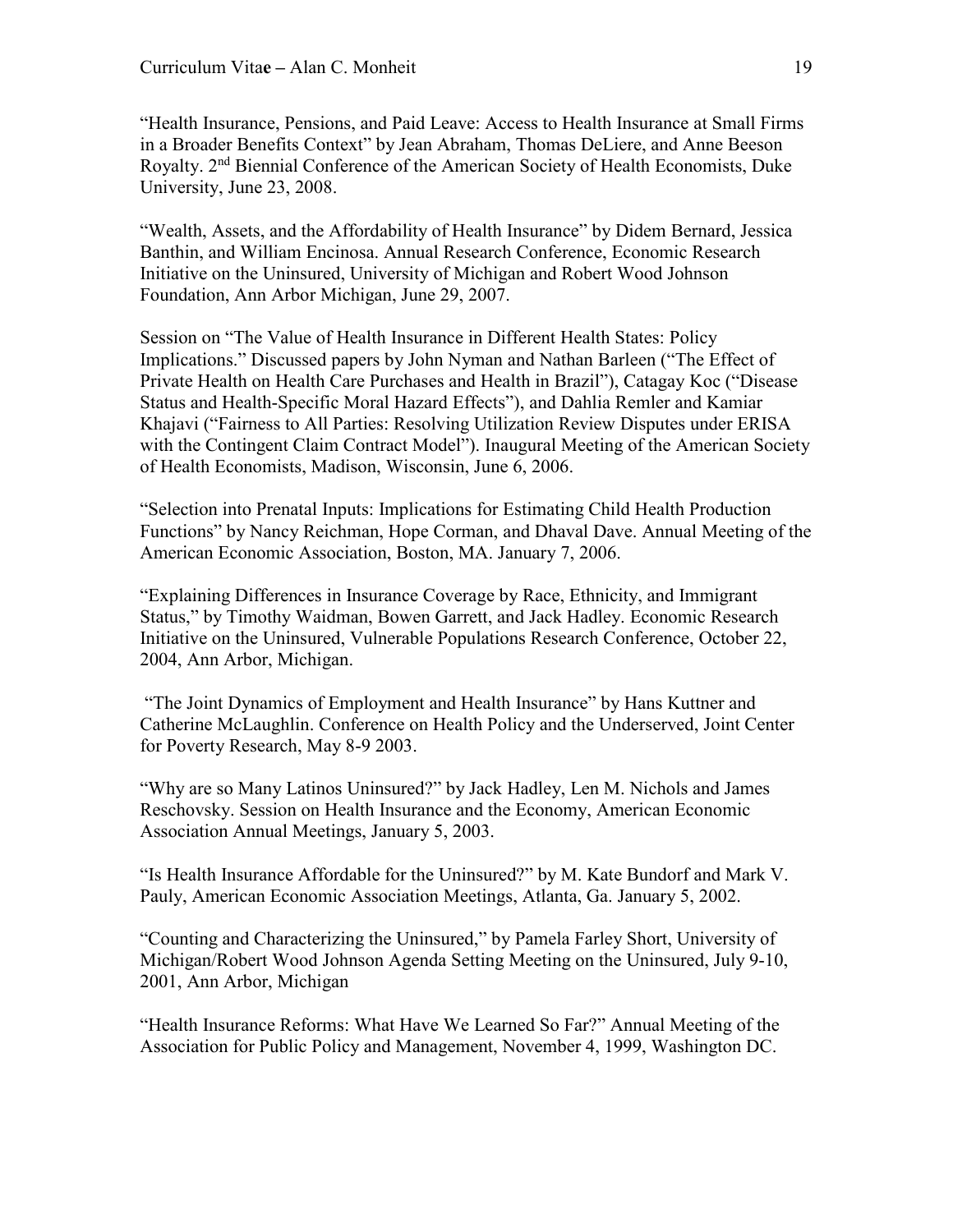"Combating adverse selection in multiple choice health insurance plans" by David Cutler. 2<sup>nd</sup> World Conference on Health Economics, International Health Economics Association, Rotterdam, the Netherlands.

"Retiree Health Benefits and the Decision toRetire Early: Evidence from the HRS," by Jeannette Rogowsky and Lynn Karoly. American Public Health Association Meetings, New York City, November 18, 1996.

"The Impact of Child Health and Family Inputson Child Cognitive Development" by Hope Corman, Annual Meeting of the American Economic Association, 1995. "Proposals for National Health Insurance,"Session at the 1992 Annual Meetings of the American Economic Association, New Orleans, January 1992.

# **REVIEW PANELS, ADVISORY COMMITTEES, AND PUBLIC TESTIMONY**

Invited panelist, New Jersey Spotlight panel, *ACA Repeal & Replace: New Jersey's Response*, March 24, 2017.

External reviewer, *State Health Access Reform Evaluation (SHARE),* Robert Wood Johnson Foundation, June 2016.

External reviewer, *Policy-Relevant Insurance Studies*, Robert Wood Johnson Foundation, January 2015 & March 2016.

Member, Medicaid High Utilizer Advisory Panel, Rutgers Center for State Health Policy, 2014/15.

Member, Expert Panel on the Medical Expenditure Panel Survey and Health Reform, AHRQ, June 6, 2011.

Evaluator, Proposal for a Doctor of Philosophy Program in Health Policy and Management on the Indianapolis Campus, Indian University School of Medicine, IUPUI, March 2010.

Proposal Reviewer, Vulnerable Populations, Economic Research Initiative on the Uninsured, University of Michigan & Robert Wood Johnson Foundation, Fall 2003.

Member, Technical Advisory Panel, HCFO Small Grant Program Using Community Tracking Data, Robert Wood Johnson Foundation and Alpha Center 1998 - 2000.

Member, Technical Advisory Panel, Kaiser Foundation Panel Survey of Families and Health Care. May 1995 to 1998.

President Clinton's Task Force on Health Care Reform: Member, Working Group on Health Care Coverage for Working Families. Spring 1993.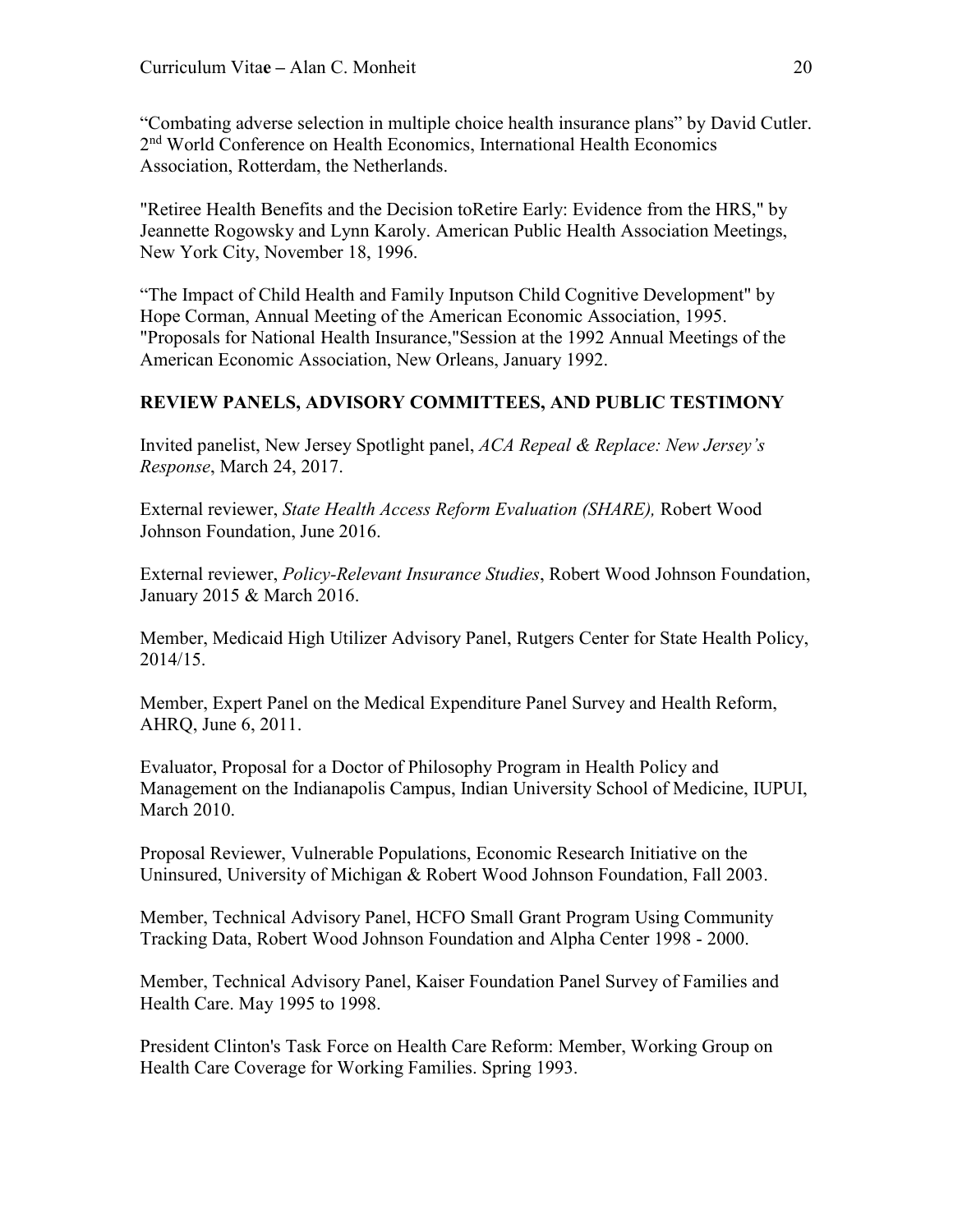Proposal reviewer for Alpha Center, Robert Wood Johnson Foundation Health Care Financing and Organization Initiatives, 1991-1992.

Proposal reviewer, Robert Wood Johnson Foundation, 1991-92.

Invited speaker, National Forum on Artists' Health Insurance, American Council for the Arts, New York City, October 1991.

Testimony on characteristics of the uninsured and effects of an employer mandate, State of Florida, Task Force on Private Sector Health Care Initiatives, September 1990.

Testimony on workable definition of medical indigency, Subcommittee on Health Statistics for Minority and Other Special Populations of the National Commission on Vital and Health Statistics, June 5, 1990.

Member, Health Care Financing Study Work Group, Health Care Financing Administration study on policy options for the uninsured, June 1989 to January 1990.

Panel member, discussion of policy initiatives on behalf of the uninsured population, Commission on Health Care Policy and Financing, State of Maryland, May 18, 1989.

Technical Advisory Panel, Robert Wood Johnson Foundation's Health Care for the Uninsured Program, 1988-1993.

Health Insurance Association of America. Study of Health Insurance Coverage of Small Employers, Spring 1989.

Member, Task Force on Medically Indigent Population, Montgomery County, MD. May, 1987 to January 1988.

Congressional Research Service. Advised CRS on issues and data needs for study of uninsured population. December 1987.

Robert Wood Johnson Foundation: evaluation of estimates of the uninsured, 1986 National Access Survey. Summer 1987.

Member, Task Force on Medically Indigent Population, Montgomery County, MD. May, 1987 to January 1988.

Congressional Research Service. Advised CRS on issues and data needs for study of uninsured population. December 1987.

Robert Wood Johnson Foundation: evaluation of estimates of the uninsured, 1986 National Access Survey. Summer 1987.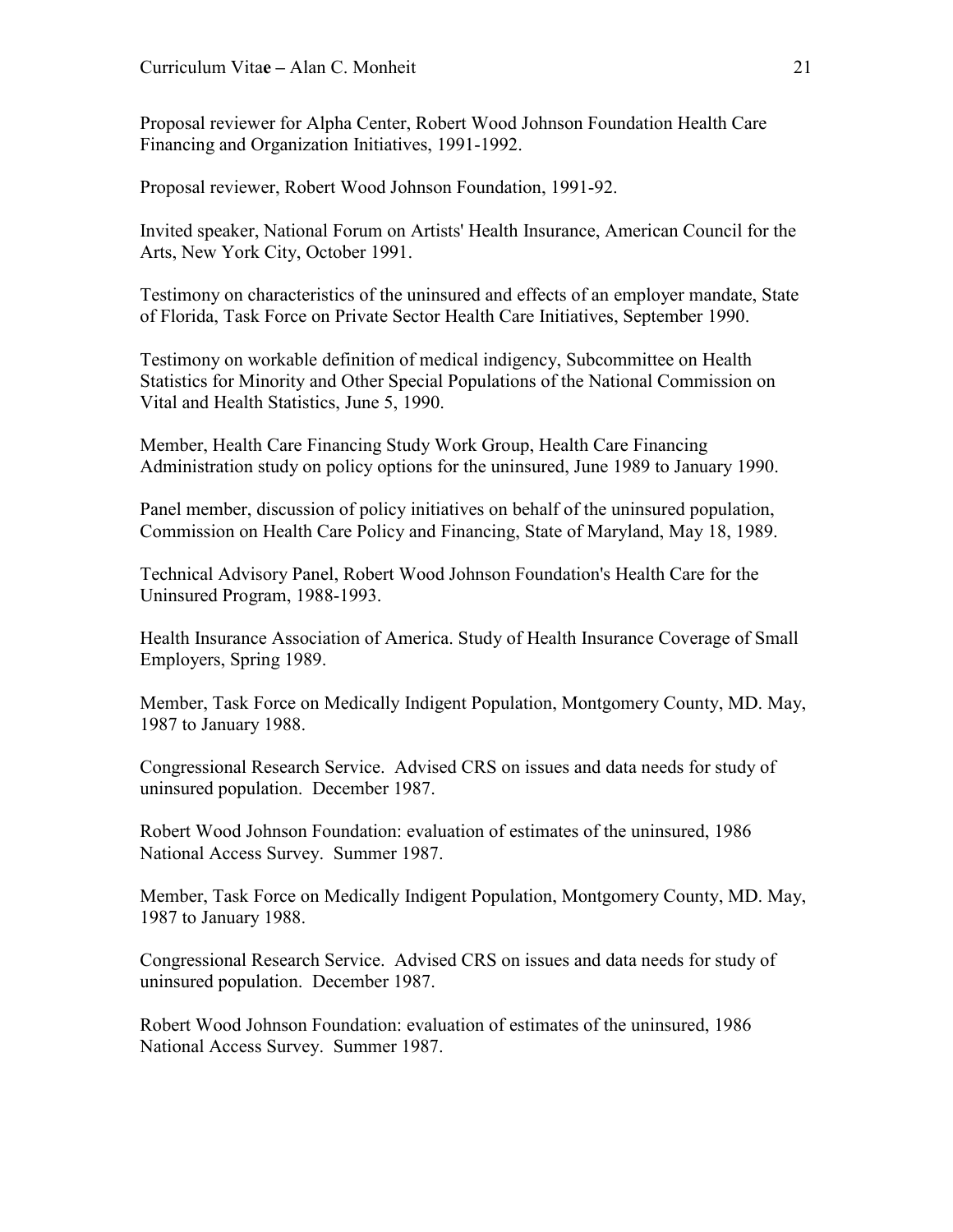Health Insurance Association of America. Advised HIAA on Kennedy health insurance mandate and on HIAA employer health insurance survey. Summer 1987.

Panel Member, Medical Indigency in Appalachia, Appalachian Regional Commission, December, 1986.

Secretary's Task Force on Acute Catastrophic Health Insurance, April-July, 1986.

Panel member, Seminar on Health Care for the Unemployed, Environmental Matters Committee, Maryland House of Delegates, June 28, 1983.

Panel member, Study of the Uninsured and Health Insurance Markets, ASPE/Health, April, 1983.

Institute of Medicine-Cost Effectiveness of Quality Assurance, *Assessing Quality in Health Care: An Evaluation*, July 1976.

# **GRANTS WHILE AT UMDNJ/RUTGERS**

## **Current Support:**

R01HS024053-01*Economic Shocks and Family Health Security*. Monheit PI, Grafova co-PI. Agency for Healthcare Research & Quality. Proposed dates: 6/01/2015 to 5/31/2018. \$625,300.

Approved contract Cantor (PI), Monheit (Co-Investigator), Department of Banking & Insurance "Monitoring the Impact of Health Reform on the NJ Individual Health Coverage Market." Oct. 1, 2014 to September 30 2015. (No cost extenstion)

Grant # 7616 Cantor (PI) Monheit (Co-Investigator) 1/15/2014 – 7/15/2015 Robert Wood Johnson Foundation: Analysis of Enrollment Changes in New Jersey Individual Health Coverage Program. This project will evaluate enrollment changes on individual in New Jersey's individual health coverage market in response to provisions contained in the Affordable Care Act. (No cost extension)

### **Past Support:**

Principal Investigator, Contract with Excellus Blue Cross/Blue Shield to serve as editor of *Inquiry: The Journal of Health Care Organization, Provision, and Financing*. April 2007 to March 2014. Contract amount: In excess of \$50,000 per year.

Co-Principal Investigator: *Evaluation of State and Federal Young Adult Dependent Coverage Expansion Policies*. State Health Access Reform Evaluation  $(SHARE2)/RobertWood Johnson Foundation (11/01/10 - 10/31/11)$ : Award to Rutgers Center for State Health Policy (Joel Cantor, Sc.D. Principal Investigator): \$250,000.

Co-Principal Investigator: *Evaluation of Extending Dependent Coverage to Young Adults,*  State Health Access Reform Evaluation (SHARE)/Robert Wood Johnson Foundation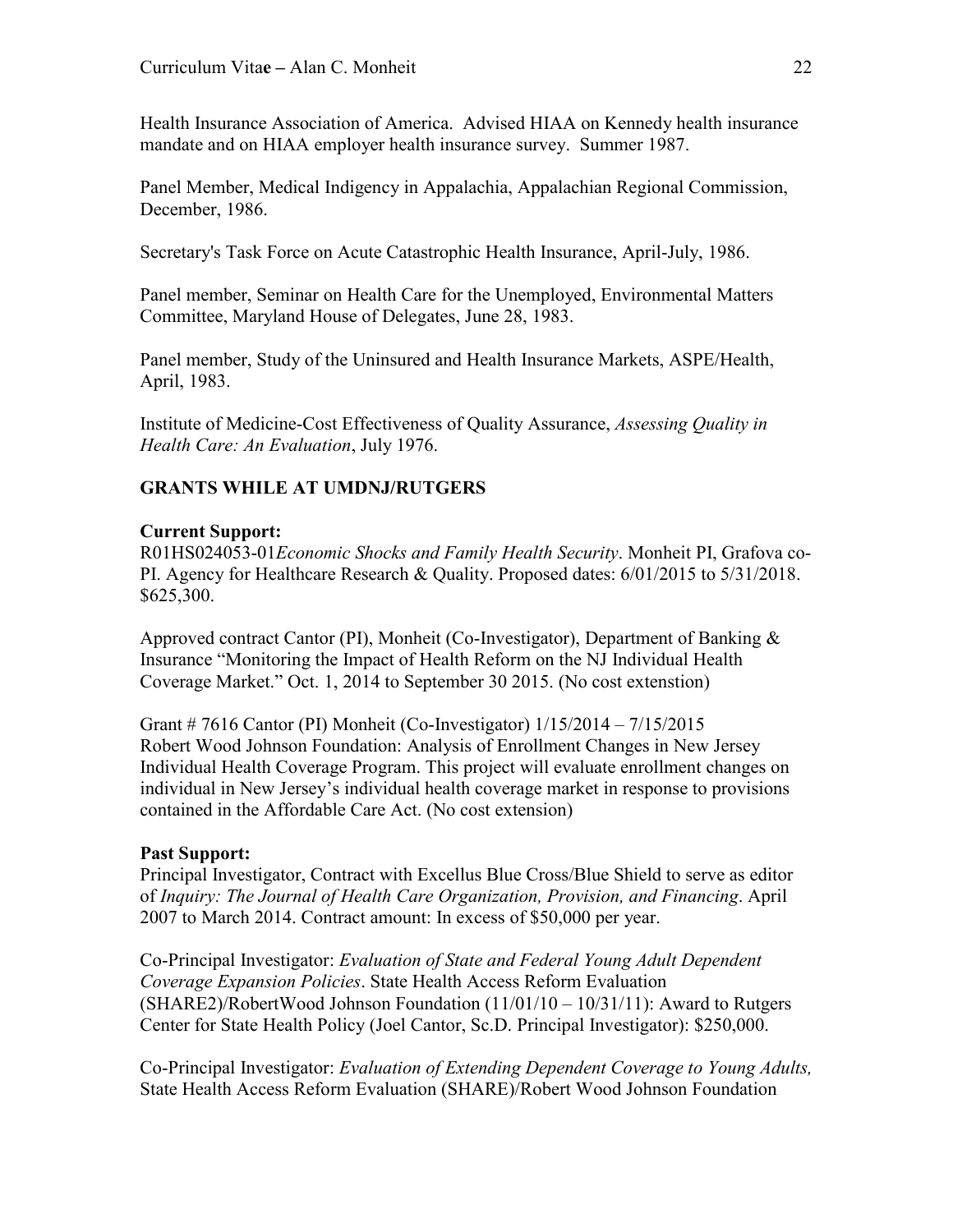(5/1/08 – 4/30/10): Awarded to Rutgers Center for State Health Policy (Joel Cantor, Sc.D., Prinicipal Investigator): \$359,567.

Principal Investigator: *Health Insurance Enrollment Decisions: Understanding the Role of Preferences for Coverage*. Funded by Robert Wood Johnson Foundation/Economic Research Initiative on the Uninsured. July 2002 – March 2005. \$47,309. Principal Investigator*: Medical Expenditure Panel Survey*. Contract with Center for Financing, Access, and Cost Trends, Agency for Healthcare Research and Quality (5/1/01  $-4/31/04$ ) &  $(5/104) - 5/1/05$ ). Approx. \$19,500.

Co-Principal Investigator: *Sustaining Individual Health Insurance Markets under Community Rating and Open Enrollment.* Rutgers University Joel Cantor, Sc.D. PI Center for State Health Policy, Rutgers University. (1/01/02-12/31/02) from Commonwealth Fund (4/01/02-3/31/03) from Robert Wood Johnson Foundation. Approx. \$100,000.

Co-Principal Investigator: *New Jersey State Planning Grant of Study Issues Related to Health Insurance Coverage* (7/1/02 - 6/30/03) awarded to NJ Department of Human Services; Joel Cantor, Sc.D.(Principal Investigator), Center for State Health Policy, Rutgers University. Approx. \$949,000.

# **STUDENT SUPERVISION**

*Undergraduate, MPH Fieldwork, and Other Projects*

Vic Tandon, "Mandated Health Insurance Benefits: Separating Rhetoric from Reality." Senior Honors Thesis. Rutgers University. Spring 2005.

Todd Billet, "Consequences of Health Insurance Loss: Are There Differences by Race/Ethnicity?" Fieldwork project for Masters Degree in Public Health. Spring 2006.

Neil Parikh, "Determinants of Inpatient Hospital Mortality in New Jersey." Fieldwork project for Masters Degree in Public Health. Fall 2006.

Minkyoung Yoo. "Private Health Insurance and Risk Protection: Changes in Out-of-Pocket Medical Spending, 1996 & 2003." Second-year Ph.D. student paper, Department of Economics, Rutgers University, Summer 2007.

Shivani Chopra. "Racial/Ethnic Differences in the Use of Preventive Health Care." Fieldwork project for Masters Degree in Public Health, Summer 2007.

Shamim Ahmed, fieldwork supervisor: "Will the Affordable Care Act's Health Insurance Exchanges "Crowd Out" Employer-Sponsored Insurance? Evidence from Massachusetts and Implications for New Jersey." Spring 2012.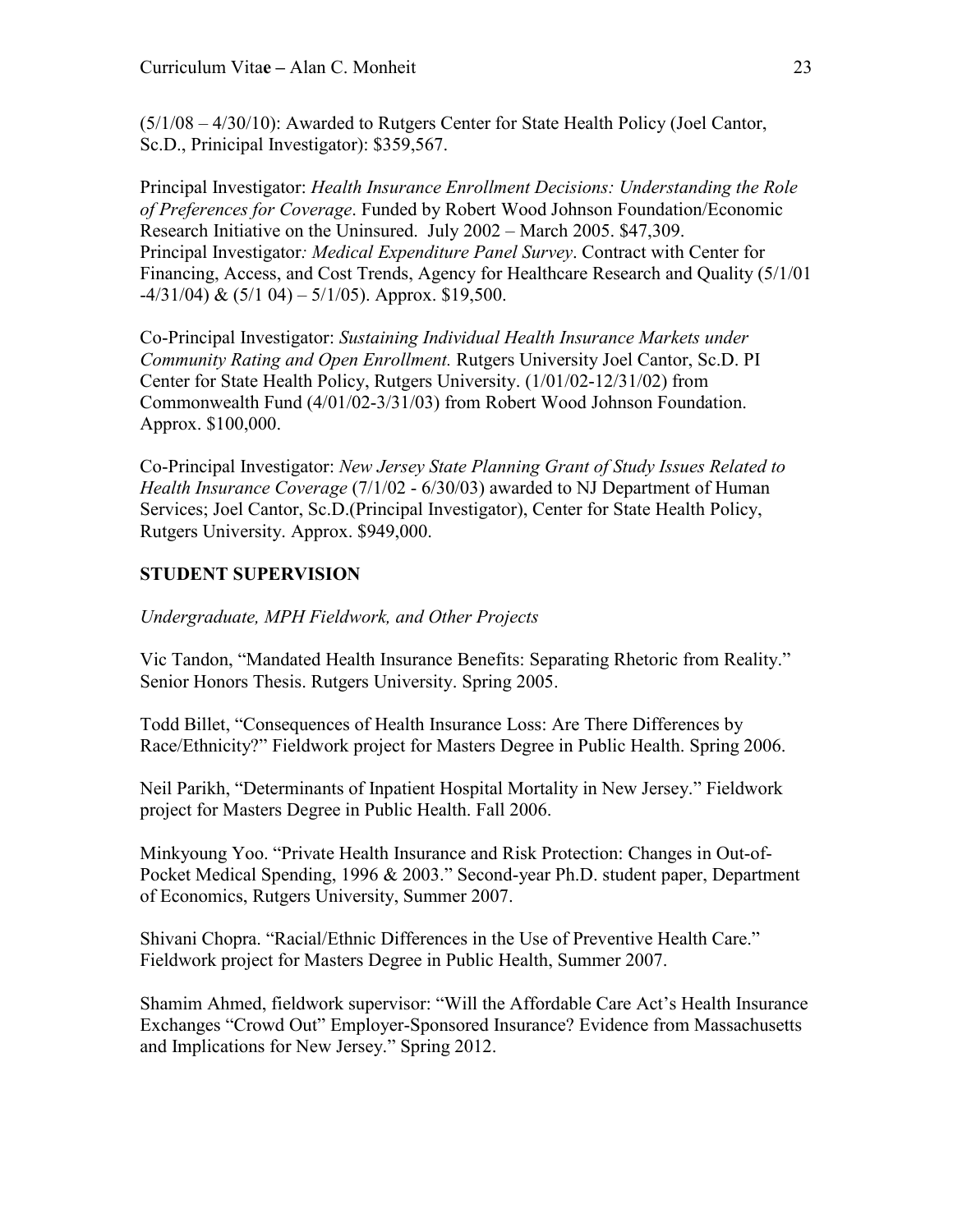Laura Shaffer, fieldwork supervisor: "Mental Health Status and the Great Recession." Spring/Summer 2012.

Richard Arilotta, fieldwork supervisor: "Physician Knowledge of Hospital-Related Expenditures." 2013/14.

Jeffrey Frimpter, fieldwork preceptor: "Firearm-Related Morbidity, Mortality and Healthcare Utilization: A Differential State Policy Analysis." 2013/14.

Alison Murtha, fieldwork supervisor: "Determining the effect of Enroll America on Health Insurance Enrollment Success in Federally Funded Marketplaces." 2014.

Raymond Elliot Smego, fieldwork supervisor: "Enroll America's Event Impact on the Uninsured Population of Middlesex County New Jersey. 2014.

Jonathan Lee, fieldwork supervisor "Are Handgun Death Rates Responsive to Firearm Laws: A Preliminary Study." May 2016.

Shane Walsh, fieldwork supervisor: "Analysis of Coverage, Spending, Utilization, and Reported Health Status for Young Adults with Behavioral Health Conditions Following The Affordable Care Act's Young Adult Coverage Expansion." May 2018.

## *Doctoral Dissertation Supervision and Committees*

Outside reader for doctoral dissertation by Alejandro Arrieta, Department of Economics, Rutgers University, "Measuring Overtreatment: A Structural Model to Estimate the Impact of Non-Clinical Factors on Healthcare Utilization." July 2008.

Chair, dissertation committee, Todd Honeycutt: "The Effect of the Americans with Disabilities Act on the Health Coverage and Post-Secondary Education of People with Disabilities." Completed Spring 2010. Recipient of Stuart Cook Award for best SPH dissertation.

Chair, dissertation committee, Yi-Sheng Chao: "Medicare Expenditure Growth and its Health Returns Across Cohorts." Proposal defended July 2012.

Chair, Doctoral Committee Minkyoung Yoo, Department of Economics, Rutgers University. Dissertation, "Three Essays on Health Care Spending" defense June 29, 2012.

Dissertation committee member, Mary Hrywna, "The Role of Marketing Practices and Tobacco Control Initiative on Smokeless Tobacco Sales" defended December 2018.

Dissertation committee member, Girishanthy Krishnarajah "Rotavirus Disease: Quantification of the Disease and its Impact due to Vaccination using Electronic Claims Databases." Department of Epidemiology, Rutgers University School of Public Health.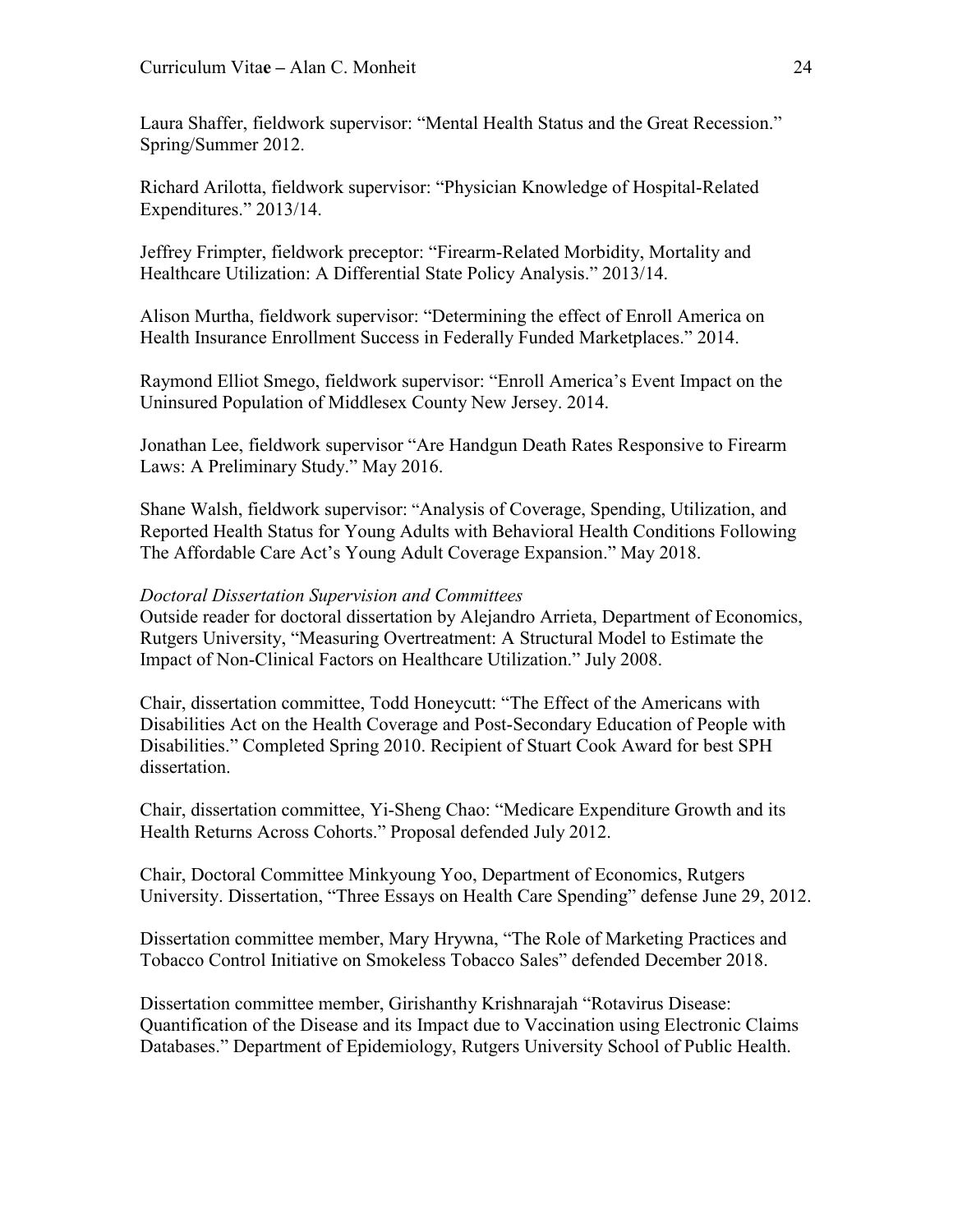Chair, dissertation committee, Sylvia Twersky: "Mixed Status Immigrant Families and State Laws Unintended Consequences for the Social Safety Net." Completed May 2018. Recipient of Stuart Cook Award for best SPH dissertation.

Co-chair, dissertation committee, Susan Joseph: "Understanding Barriers in Early Stage Breast Cancer Treatment." June 28, 2018.

Chair, dissertation committee, John Martin: "Performance Improvement in Medical Care: Do Mandated Reporting Requirements Work." Completed January 2019.

Outside reader, Carol Barnett Davis: An Examination of Household Health Spending and Medical-Financial Experience Circa Enactment of the Affordable Care Act 2010, School of Public Policy, George Mason University, April 23, 2019.

Faculty advisor, Carrisa Greco practicum, New Jersey School Health Profiles, Spring 2019.

Faculty advisor, Pershal Shah, "Interventions to Enhance Medication Adherence in Chronic Medical Conditions." Fall 2019.

Faculty advisor, Gregory Peck MD KL2 application on Emergency Cholecystectomy.

Chair, Dissertation Committee, Ryan White, "The Impact of State-level Physician Assistant Regulations on Utilization and Wages." In progress.

### **PROMOTION & TENURE REVIEWS AND OTHER ACADEMIC SERVICE**

Richard Kronick, University of California, San Diego (promotion to associate professor) Timothy McBride, University of Missouri, St. Louis (promotion to full professor) Thomas Buchmueller, University of California, Irvine (promotion to full professor) Thomas Buchmueller, University of Michigan (new appointment: tenured full professor) Richard Hirth, University of Michigan (promotion to full professor)

Heather Bednarek, Saint Louis University (promotion to associate professor)

Liliana Pezzin, Medical College of Wisconsin (promotion to full professor)

William Gallo, Hunter College of CUNY (promotion to Professor with tenure).

Chad Meyerhoefer, Lehigh University (promotion to associate professor with tenure). Anne Beeson Royalty, Indiana University / Perdue University (promotion to full professor)

Helen Levy, University of Michigan, Institute for Social Research (promotion to associate research professor).

David Becker, School of Public Health, University of Alabama – Birmingham (promotion to associate professor with tenure).

Kathleen Thiede Call, School of Public Health, University of Minnesota (promotion to full professor with tenure).

Peter J. Cunningham, Department of Healthcare Policy and Research, Virginia Commonwealth University (recommendation of tenure).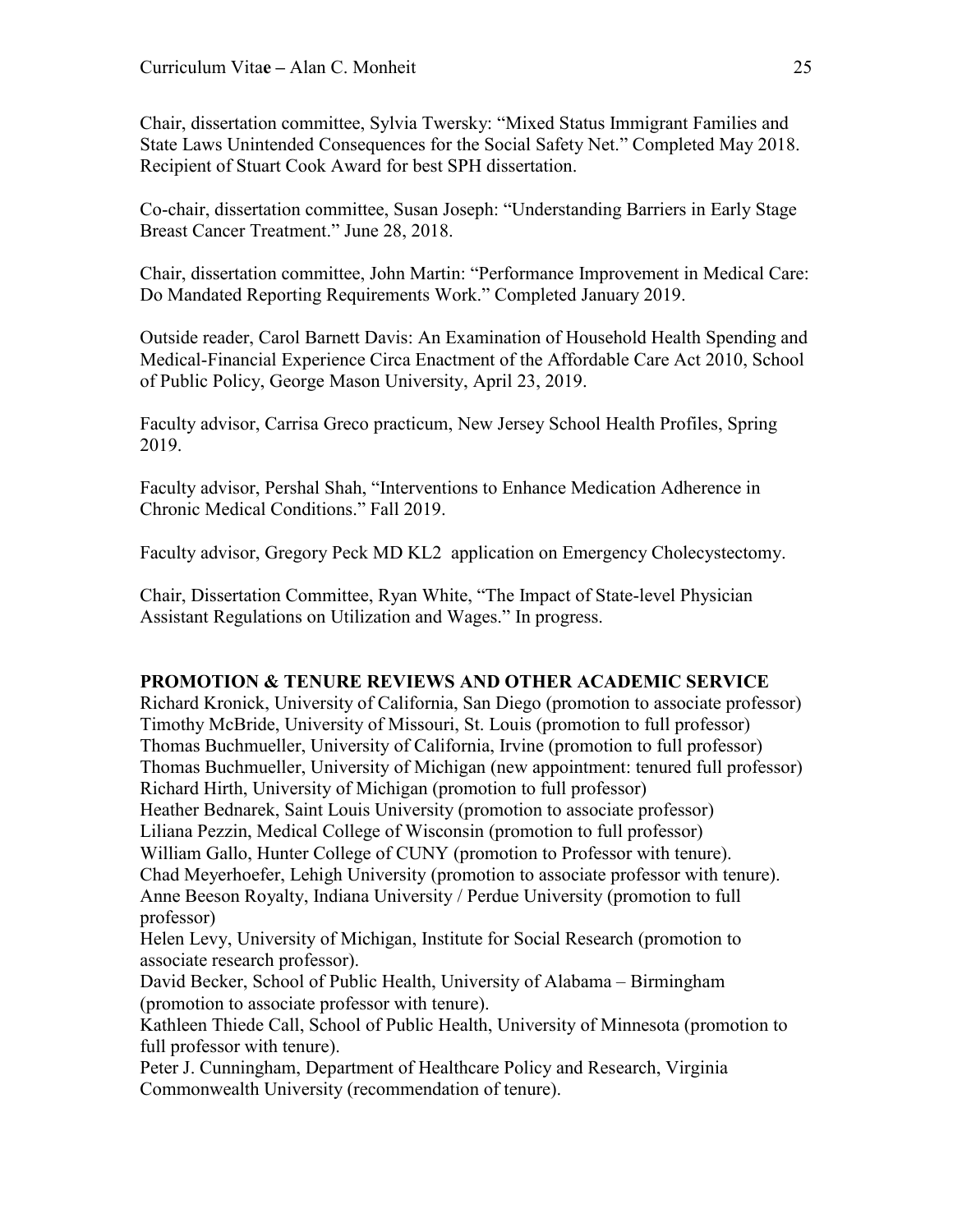Helen Levy, University of Michigan, Institute for Social Research (promotion to Research Professor).

Ezra Golberstein, School of Public Health, University of Minnesota (promotion to associate professor with tenure).

Shadi Saleh, Faculty of Health Sciences, American University of Beirut (promotion to full professor)

Ari Mwachofi, Department of Public Health, Brody School of Medicine, East Carolina University (recommendation of tenure).

Jean Abraham, Division of Health Policy and Management, School of Public Health, University of Minnesota (promotion to tenured professor).

Mitch Mokhtari, promotion to full professor with tenure, Department of Family Science in the School of Public Health at the University of Maryland.

David van der Goes, promotion to associate professor with tenure, Department of Economics, University of New Mexico.

Co-chair (with Frank Thompson) reading committee for Sujoy Chakravarty, promotion to associate professor, Center for State Health Policy, Institute for Health, February 2019.

Reviewer, National Academy of Social Insurance. For the John Heinz Dissertation Award designating the best doctoral dissertation in the field of social insurance.

# **SERVICE TO RUTGERS UNIVERSITY & SCHOOL OF PUBLIC HEALTH**

Chair, Health Economist Search Committee, Institute for Health. Member, RBHS Faculty Award Committee, 2018. Member, Search Committee for Dean, School of Public Health, 2016. Member, RBHS Working Group on Graduate Education 2015-16 Member, Search Committee for Dean, School of Public Health, 2014 Member, Search Committee, Director, Health Outcomes, Policy, and Economics, School of Public Health & School of Pharmacy, 2013. Member, Social Science Area Committee, Rutgers University, Graduate School, New Brunswick: April 16, 2013 for two year period. Member, Rutgers Graduate School Nominating Committee, 2013/14. Associate Dean for Academic and Faculty Affairs, School of Public Health. Since July 2010. Graduate Program Director, Public Health, 2010 - 2017. Member, School of Public Health Executive Council, 2009 - 2017. Chair, School of Public Health Appointments and Promotions Committee, Since February 2009 Chair, School of Public Health Doctoral Committee. Chair, Internal Review to Assess the Performance of UMDNJ/SPH's Office of Research & Sponsored Programs: Winter 2009/Spring 2010.